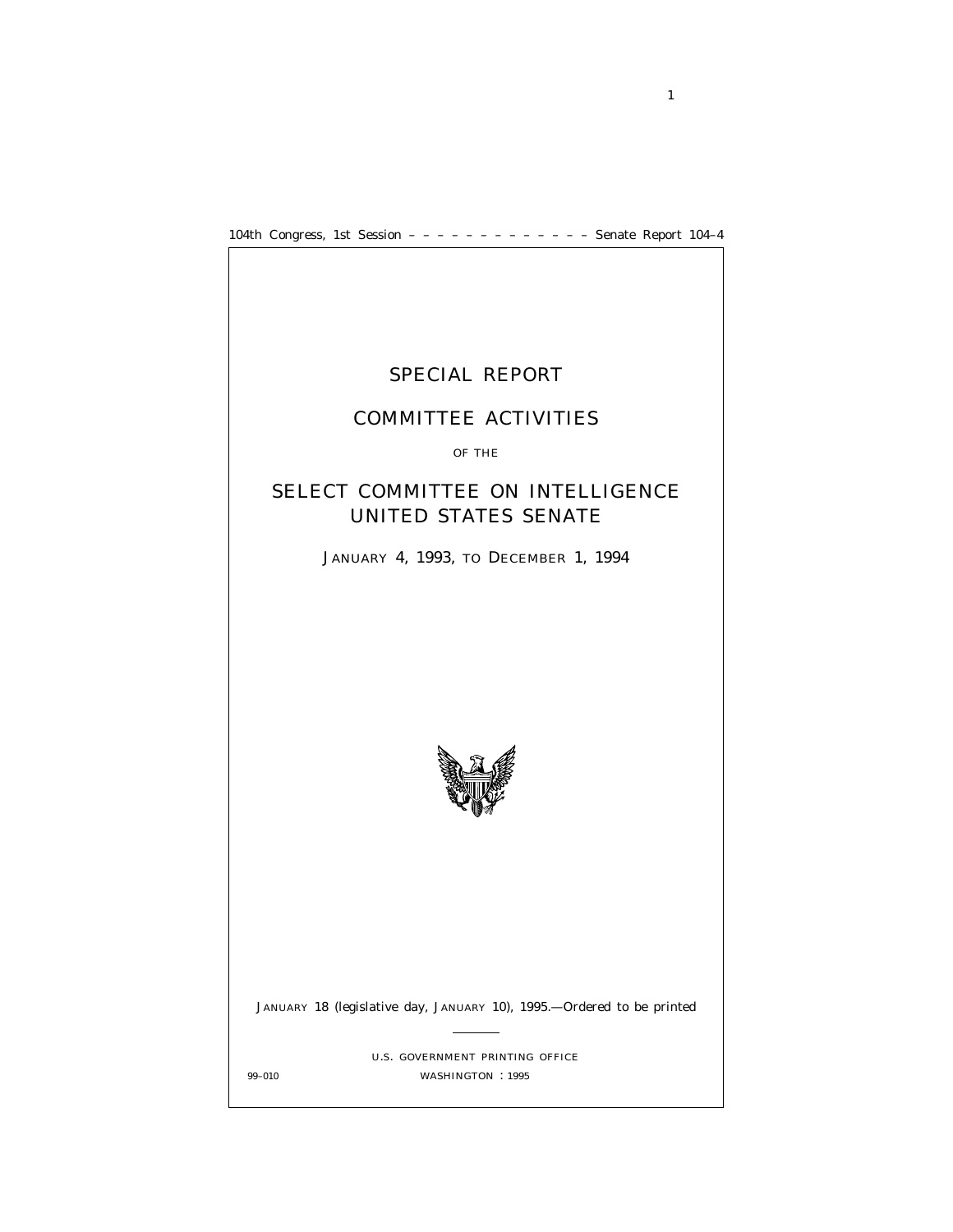### SELECT COMMITTEE ON INTELLIGENCE

ARLEN SPECTER, Pennsylvania, *Chairman* J. ROBERT KERREY, Nebraska, *Vice Chairman* RICHARD G. LUGAR, Indiana RICHARD C. SHELBY, Alabama MIKE DEWINE, Ohio JOHN KYL, Arizona JAMES M. INHOFE, Oklahoma KAY BAILEY HUTCHISON, Texas CONNIE MACK, Florida WILLIAM S. COHEN, Maine JOHN GLENN, Ohio RICHARD H. BRYAN, Nevada BOB GRAHAM, Florida JOHN F. KERRY, Massachusetts MAX BAUCUS, Montana J. BENNETT JOHNSTON, Louisiana

CHARLES S. ROBB, Virginia ROBERT DOLE, Kansas, *Ex Officio*

THOMAS A. DASCHLE, South Dakota, *Ex Officio*

CHARLES BATTAGLIA, *Staff Director* CHRISTOPHER C. STRAUB, *Minority Staff Director* KATHLEEN P. MCGHEE, *Chief Clerk*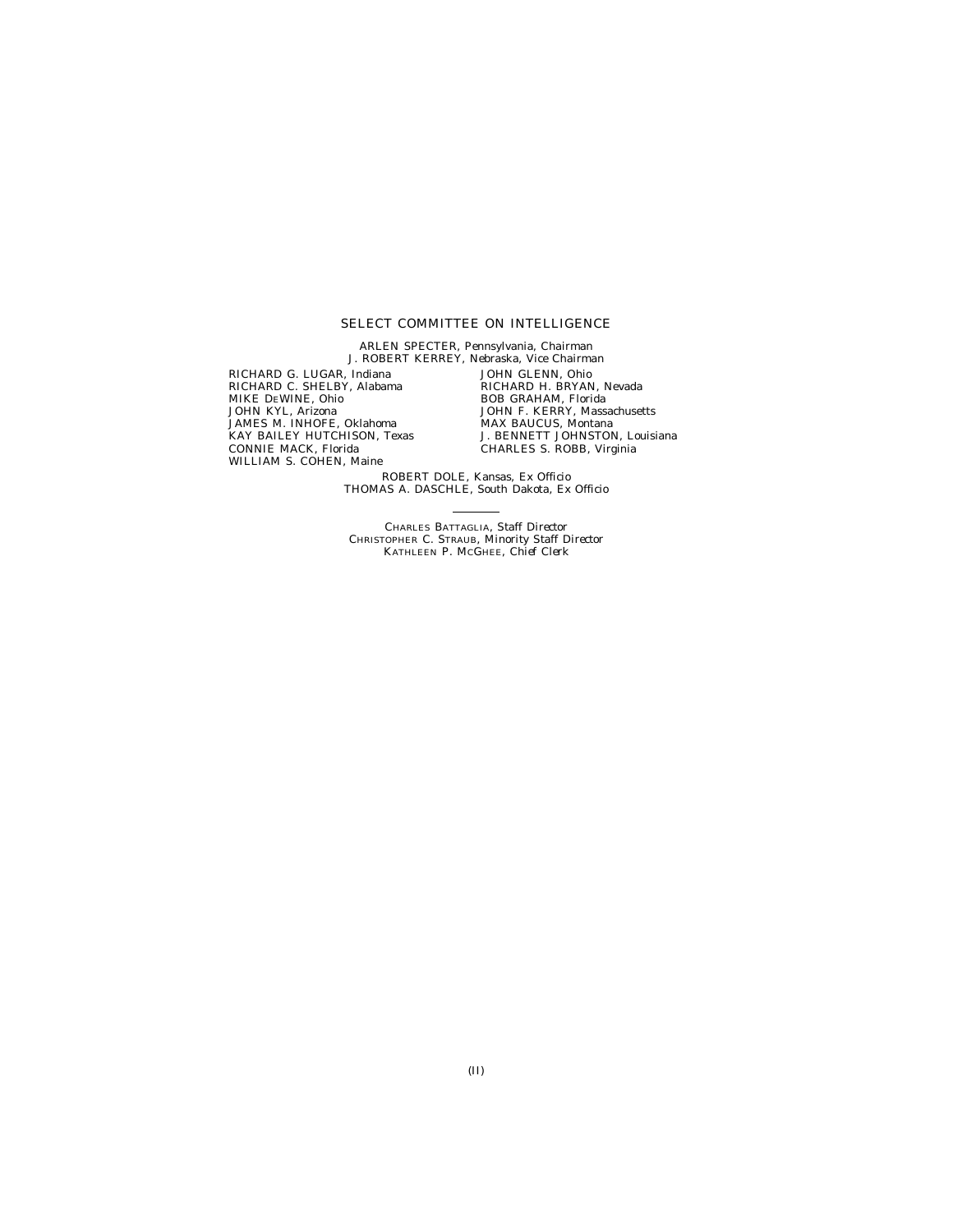### **LETTER OF TRANSMITTAL**

### UNITED STATES SENATE, *Washington, DC, January 17, 1995.*

DEAR MR. PRESIDENT: As Chairman of the Select Committee on Intelligence, I hereby submit to the Senate the Report of the Senate Select Committee on Intelligence of its activities during the 103rd Congress from January 4, 1993 to December 1, 1994 under the Chairmanship of Senator Dennis DeConcini and the Vice Chairmanship of Senator John Warner. The Committee is charged by the Senate with the responsibility of carrying out oversight of the intelligence activities of the United States. Much of the work of the Committee is of necessity conducted in secrecy yet the Committee believes that intelligence activities should be as accountable as possible to the public. The public report to the Senate is intended to contribute to that requirement.

ARLEN SPECTER, *Chairman.*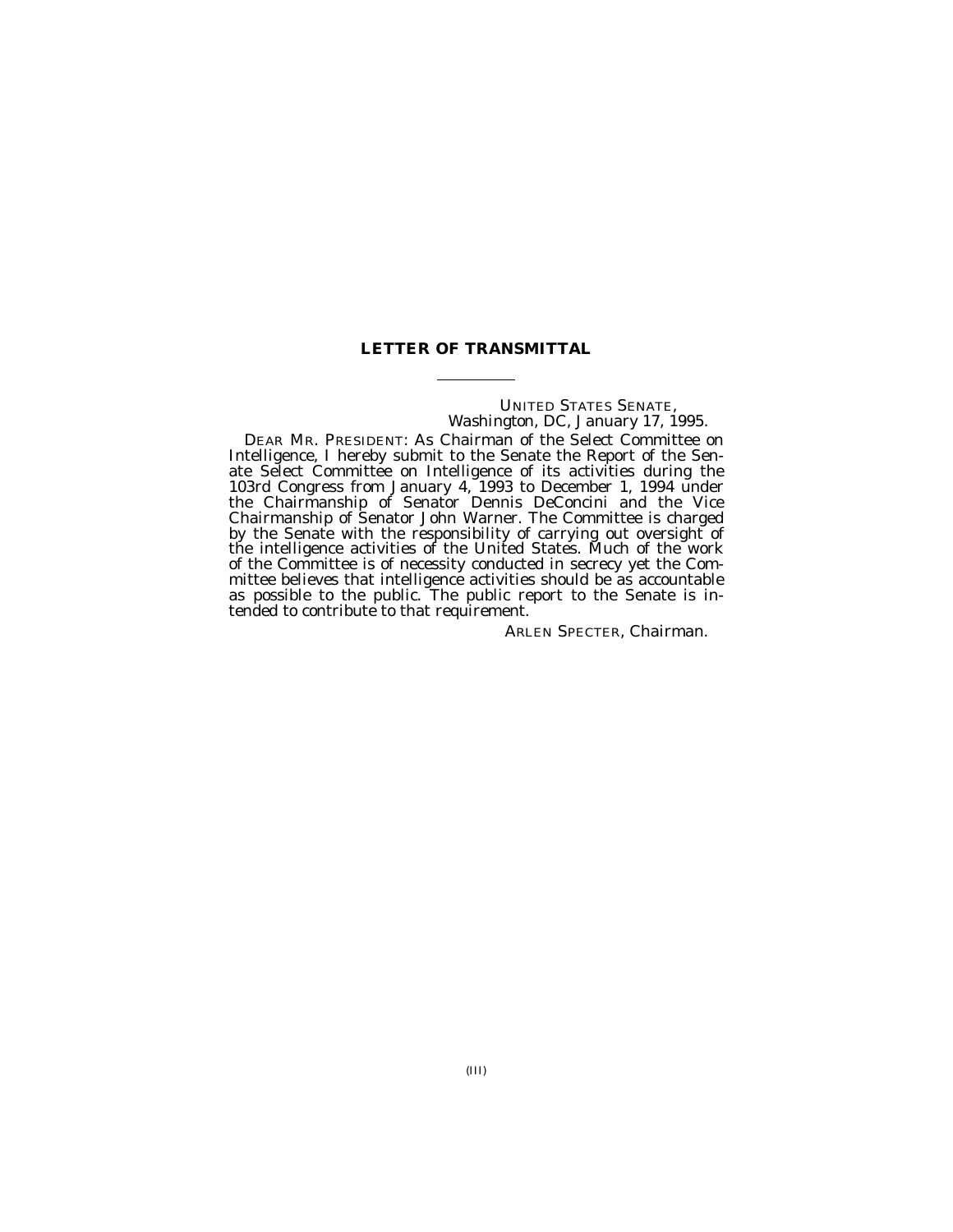# CONTENTS

### $\ensuremath{\mathop{\mathrm{PREFACE}}}\xspace$

|                                                                                                                                                                        | Page                    |
|------------------------------------------------------------------------------------------------------------------------------------------------------------------------|-------------------------|
|                                                                                                                                                                        | 1                       |
|                                                                                                                                                                        | 3                       |
|                                                                                                                                                                        | $\check{3}$             |
|                                                                                                                                                                        |                         |
|                                                                                                                                                                        | $\frac{3}{3}$           |
|                                                                                                                                                                        | $\overline{\mathbf{4}}$ |
|                                                                                                                                                                        | 5                       |
| Other Provisions of the Intelligence Authorization Act for FY 1995                                                                                                     | $\boldsymbol{6}$        |
|                                                                                                                                                                        | $\boldsymbol{6}$        |
|                                                                                                                                                                        | $\boldsymbol{6}$        |
|                                                                                                                                                                        | $\overline{7}$          |
|                                                                                                                                                                        | 9                       |
|                                                                                                                                                                        | 15                      |
| IV. Counterintelligence<br>V. Counterterrorism<br>World Trade Center Bombing and the CIA Employee Shooting<br>World Trade Center Bombing and the CIA Employee Shooting | 15                      |
|                                                                                                                                                                        | 17                      |
|                                                                                                                                                                        | 17                      |
|                                                                                                                                                                        | 17                      |
|                                                                                                                                                                        | 17                      |
|                                                                                                                                                                        | 17                      |
|                                                                                                                                                                        | 18                      |
|                                                                                                                                                                        | 18                      |
|                                                                                                                                                                        | 20                      |
|                                                                                                                                                                        | 21                      |
|                                                                                                                                                                        | 21                      |
|                                                                                                                                                                        | 22                      |
|                                                                                                                                                                        | 22                      |
|                                                                                                                                                                        | 22                      |
|                                                                                                                                                                        | 23                      |
|                                                                                                                                                                        | 23                      |
|                                                                                                                                                                        | 24                      |
|                                                                                                                                                                        | 25                      |
|                                                                                                                                                                        | 25                      |
|                                                                                                                                                                        | 25                      |
|                                                                                                                                                                        | 25                      |
|                                                                                                                                                                        | 25                      |
|                                                                                                                                                                        | 26                      |
|                                                                                                                                                                        | 26                      |
|                                                                                                                                                                        | 26                      |
|                                                                                                                                                                        | 26                      |
|                                                                                                                                                                        | 27                      |
|                                                                                                                                                                        | 27                      |
|                                                                                                                                                                        | 27                      |
|                                                                                                                                                                        | 28                      |
|                                                                                                                                                                        | 28                      |
|                                                                                                                                                                        | 31                      |
|                                                                                                                                                                        | 31                      |
|                                                                                                                                                                        | 31                      |
|                                                                                                                                                                        | 31                      |
|                                                                                                                                                                        | 31                      |
|                                                                                                                                                                        | 31                      |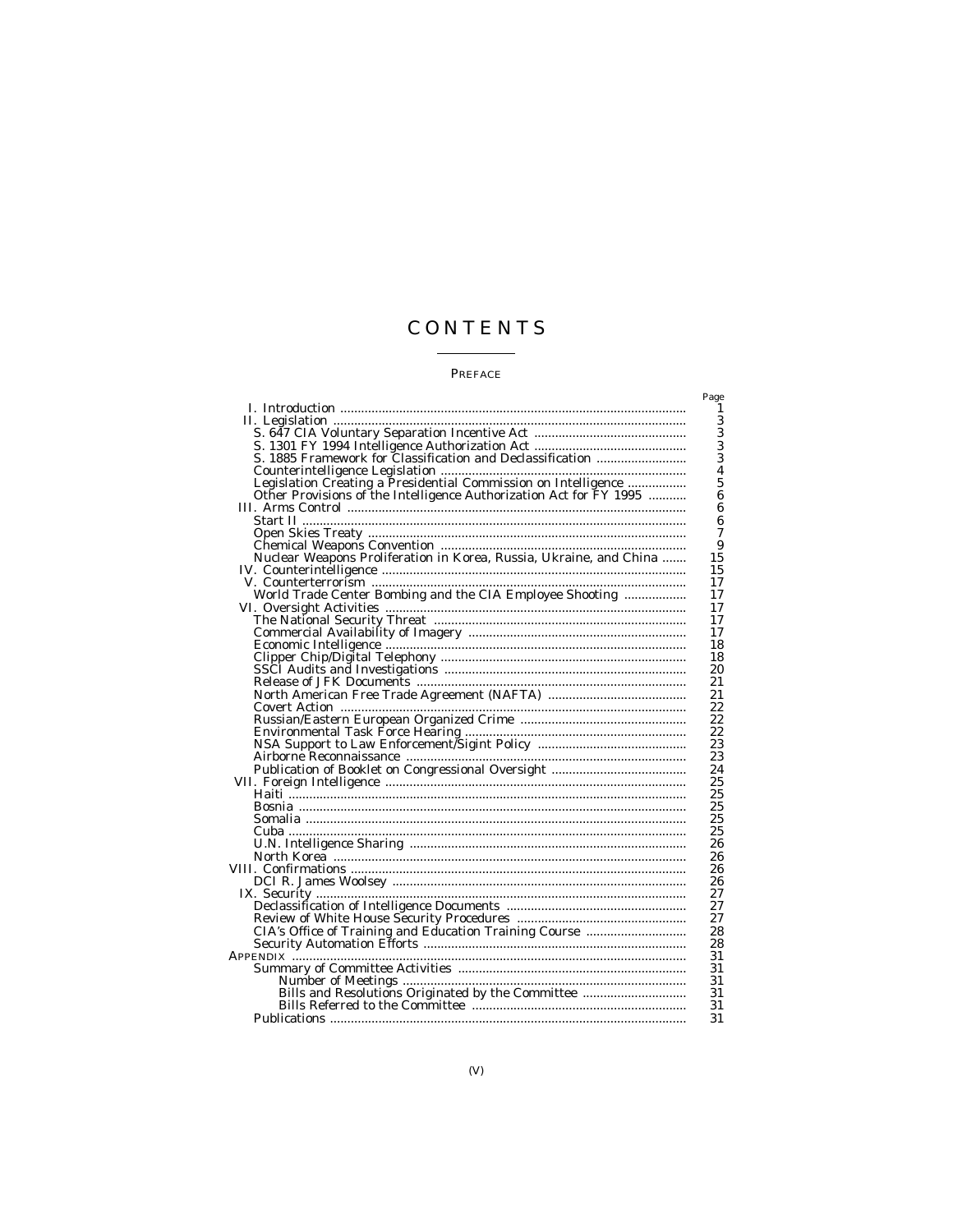104TH CONGRESS SENATE REPORT 1st Session (SENATE ) 104–4

### OVERSIGHT OVER INTELLIGENCE ACTIVITIES

JANUARY 18 (legislative day, JANUARY 10), 1995.—Ordered to be printed

Mr. SPECTER, from the Select Committee on Intelligence, submitted the following

## **REPORT**

### I. INTRODUCTION

Prompted by the most devastating espionage case in our nation's history, the Aldrich Ames case, the Committee pioneered the most significant counterintelligence legislation ever passed in the Congress. The legislation addressed a number of problems identified in the Ames case, including the CIA's failure to notify the FBI of a counterintelligence problem in a timely manner. The legislation required agency heads to immediately advise the FBI whenever it becomes apparent that classified information is being, or may have been, disclosed in an unauthorized manner to a foreign government or agent of a foreign government. The legislation also required the President to issue, within 180 days, an Executive Order setting standards for access to classified information; and made physical searches conducted for intelligence purposes subject to the same court-order procedures (Foreign Intelligence Surveillance Act of 1978) that have been used for electronic surveillance.

The establishment of a bipartisan presidential commission to examine the roles and capabilities of the U.S. Intelligence Community was a Senate initiative put forth by Vice Chairman John Warner. The 17-member commission includes eight members appointed by the Congressional leadership and nine private-sector individuals appointed by the President. The Commission is charged with reviewing the missions, budgets, organization, and capabilities of U.S. intelligence agencies; and with providing a report of its findings and recommendations to the Congress and the President by March 1, 1996.

In 1988, the Committee established its own Audit and Investigations staff to conduct audits of special interest areas for the Committee. One of the audit team's most noteworthy projects during the 103rd Congress was it review of the new National Reconnais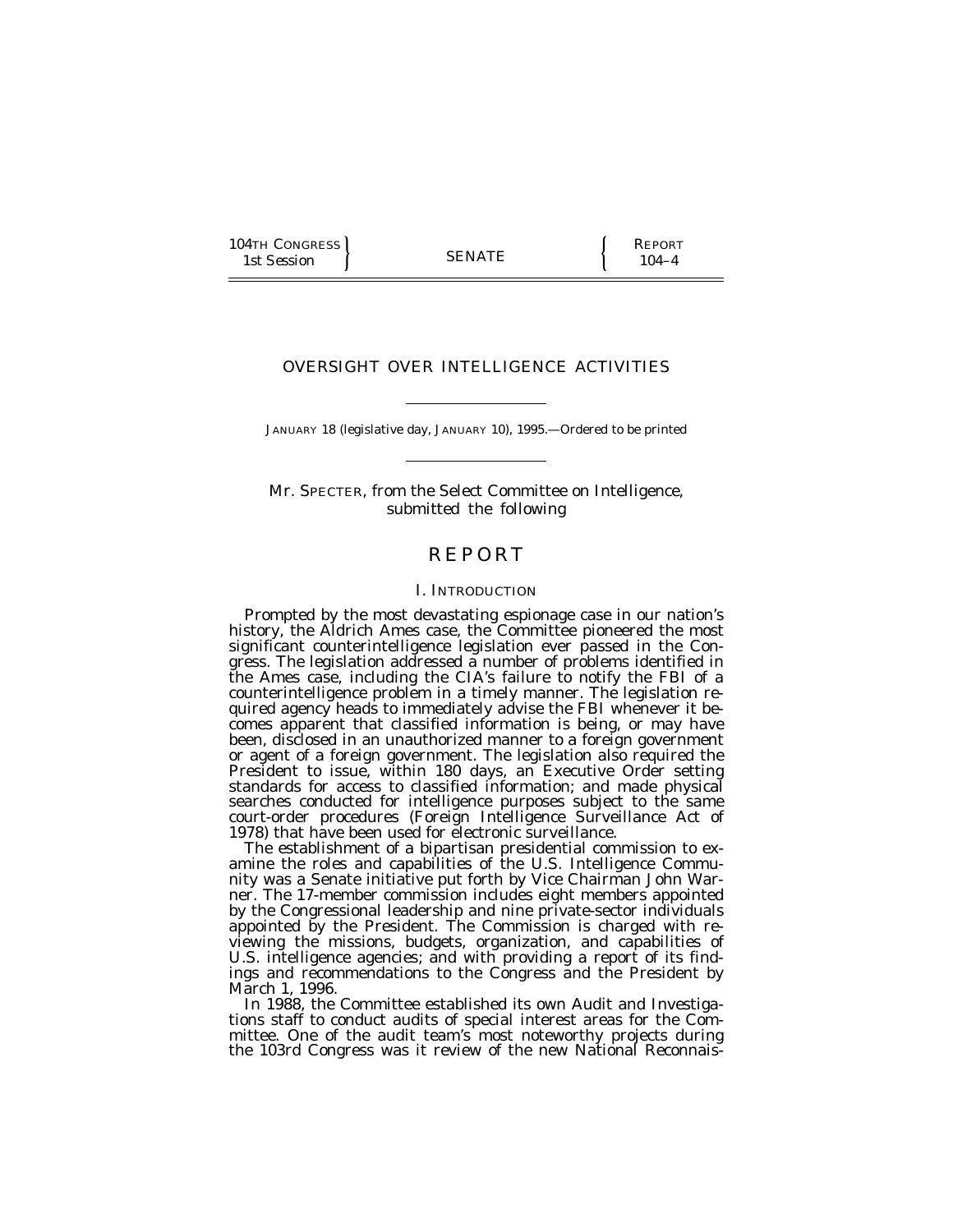sance Office Headquarters project. The staff reviewed the construction project's cost, overall requirements and management. The key conclusions of the staff's review were that the full and comprehensive project costs were not provided to the Committee by the NRO; the budget for this project was not appropriately presented in the annual NRO budget submissions to our Committee; and the new NRO Headquarters facility significantly exceeded the NRO's space requirements, which caused the project costs to be higher than necessary. A Director of Central Intelligence and Department of Defense joint review of the project, ordered as a result of the Committee's findings, confirmed the Committee's assessment.

The Committee also played a central role in the March 10, 1994, decision by the Clinton Administration to permit the commercial sale of medium resolution imagery and imaging equipment. The Committee has long been concerned about the intelligence industrial base and the growth of foreign competition in the commercial remote sensing field. After holding two hearings to examine how the entry of U.S. medium resolution imaging technology into the commercial market would affect U.S. national security interests and the U.S. intelligence industrial base, the Committee strongly urged the President to support the commercial sale of such imagery.

Over the past several years, Committee Members and staff have visited with officials from a large number of foreign governments to discuss the Congressional oversight process of the U.S. Intelligence Community. In response to the growing number of requests received from foreign governments for information regarding the U.S. system of oversight, and at the direction of Senator DeConcini, the Committee produced a booklet entitled ''Legislative Oversight of Intelligence Activities: The U.S. Experience.'' The booklet contains a narrative which traces the evolution and accomplishments of the congressional intelligence committees, and explains how the committees are organized and function.

The Committee was instrumental in making more intelligence-related information available to the public. The Committee accomplished this by holding an unprecedented number of hearings and briefings that were open to the public. In addition, the Committee took the lead in a number of efforts to declassify previously classified material by the Executive Branch. In total, the Committee has worked with the Executive Branch to declassify and make available to the public over 36,400 pages of material.

Under the leadership of its Chairman Dennis DeConcini and Vice Chairman John Warner, the Committee placed an emphasis on reducing the size of the Committee staff and its operating budget. In answering the call of the American people for less government, the Committee reduced its budget by 10 percent and downsized its staff by 25 percent. Despite these reductions, the Committee vigorously carried out its oversight responsibility, while tackling unforeseen issues as they arose.

In conclusion, this report demonstrates the wide range of issues the Committee dealt with during the 103rd Congress. The Committee continued to carry out its responsibilities in the same bipartisan manner that has characterized its work since its inception, and, for the most part, received excellent cooperation from the In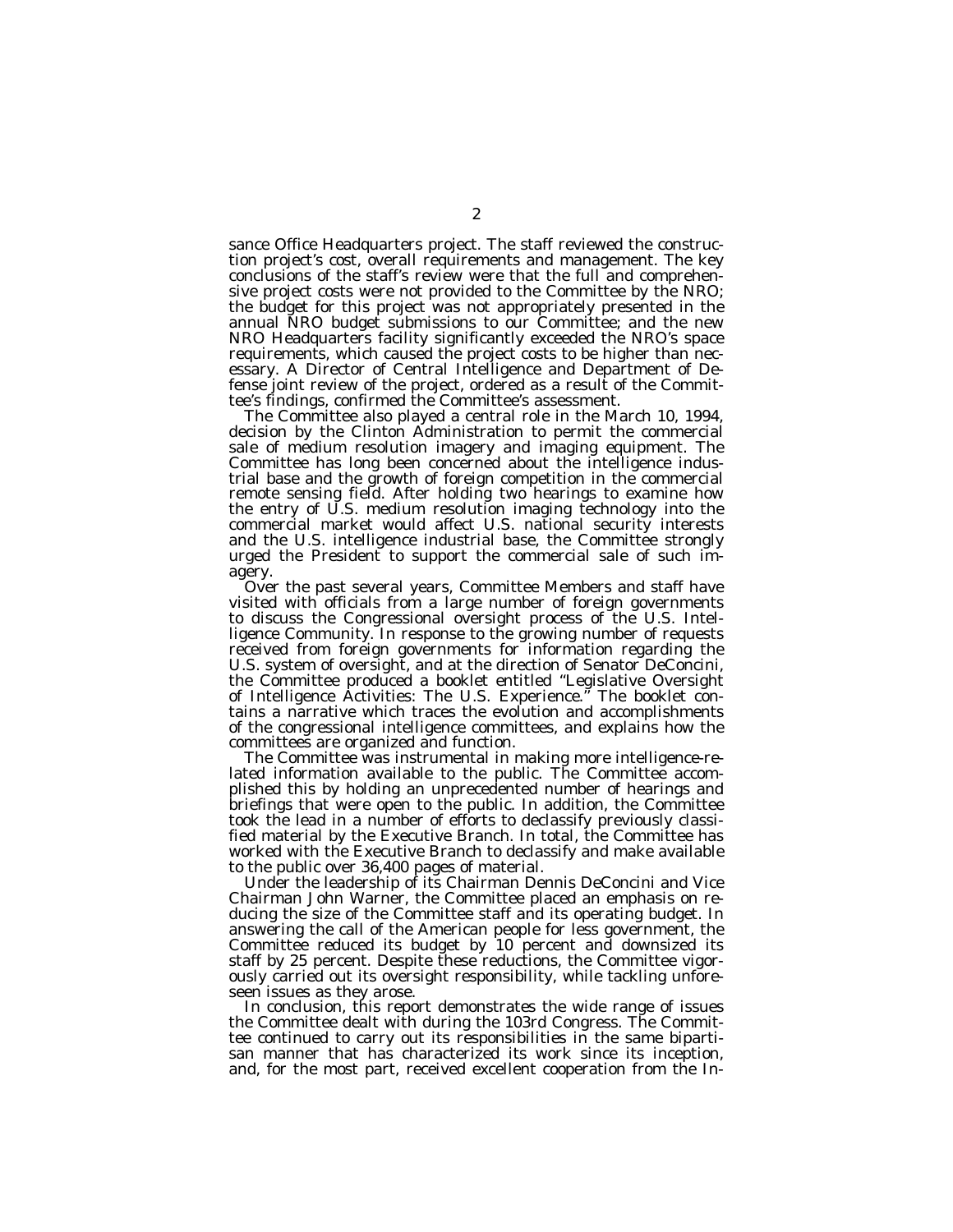telligence Community. Rarely did the Committee receive information that it had requested in less than a timely and complete manner. Overall, the close working relationship between the Committee and the Intelligence Community, so essential to the conduct of legislative oversight, has continued. While the future will hold new challenges for both institutions, the experience during the 103rd Congress provides a good foundation for the years to follow.

### II. LEGISLATION

### A. S. 647 CIA VOLUNTARY SEPARATION INCENTIVE ACT

In March, 1993, the Director of Central Intelligence (DCI) requested legislation to assist in the drawdown of civilian personnel at the CIA. On March 30, 1993, the Committee held a closed hearing to receive testimony from the DCI and members of his staff on the need for such legislation.

On May 5, 1993, the Committee reported S. 647, the CIA Voluntary Separation Incentive Act, introduced by Senators DeConcini and Warner, to allow the Central Intelligence Agency to offer limited financial incentives to certain categories of CIA employees, as determined by the DCI, to encourage such employees to resign or retire. (See Senate Report 103–43.)

The purpose of the legislation was to assist the Director of Central Intelligence in downsizing the CIA civilian work force while minimizing the need for involuntary separations to meet reduction goals. The legislation was modeled after similar legislation enacted for the civilian and military personnel of the Department of Defense.

A virtually identical companion bill (H.R. 1723) passed the House of Representatives on May 24, 1993, and was agreed to by voice vote in the Senate on May 26, 1993. The bill was signed into law by the President on June 8, 1993 (see Public Law 103–36).

#### B. S. 1301 FY 1994 INTELLIGENCE AUTHORIZATION ACT

The Committee reported S. 1301, the Intelligence Authorization Act for Fiscal Year 1994, authorizing appropriations for U.S. intelligence activities for fiscal year 1994, on July 28, 1993.

In addition to the annual authorization of appropriations, the bill made certain adjustments in the CIA Retirement and Disability System, required an unclassified annual report on the activities of the U.S. Intelligence Community, provided funding authorization for the National Security Education Program for the next three fiscal years, and provided a limited exemption for the National Reconnaissance Office to withhold from public disclosure information concerning its employees.

The bill passed the Senate on November 10, 1993, and the conference report on the House counterpart bill (H.R. 2330) was agreed to on November 20, 1993. The bill was signed into law on December 3, 1993. (Public Law 103–178)

C. S. 1885 FRAMEWORK FOR CLASSIFICATION AND DECLASSIFICATION

On March 2, 1994, Chairman DeConcini introduced S. 1885, the Security Classification Act of 1994, providing a uniform framework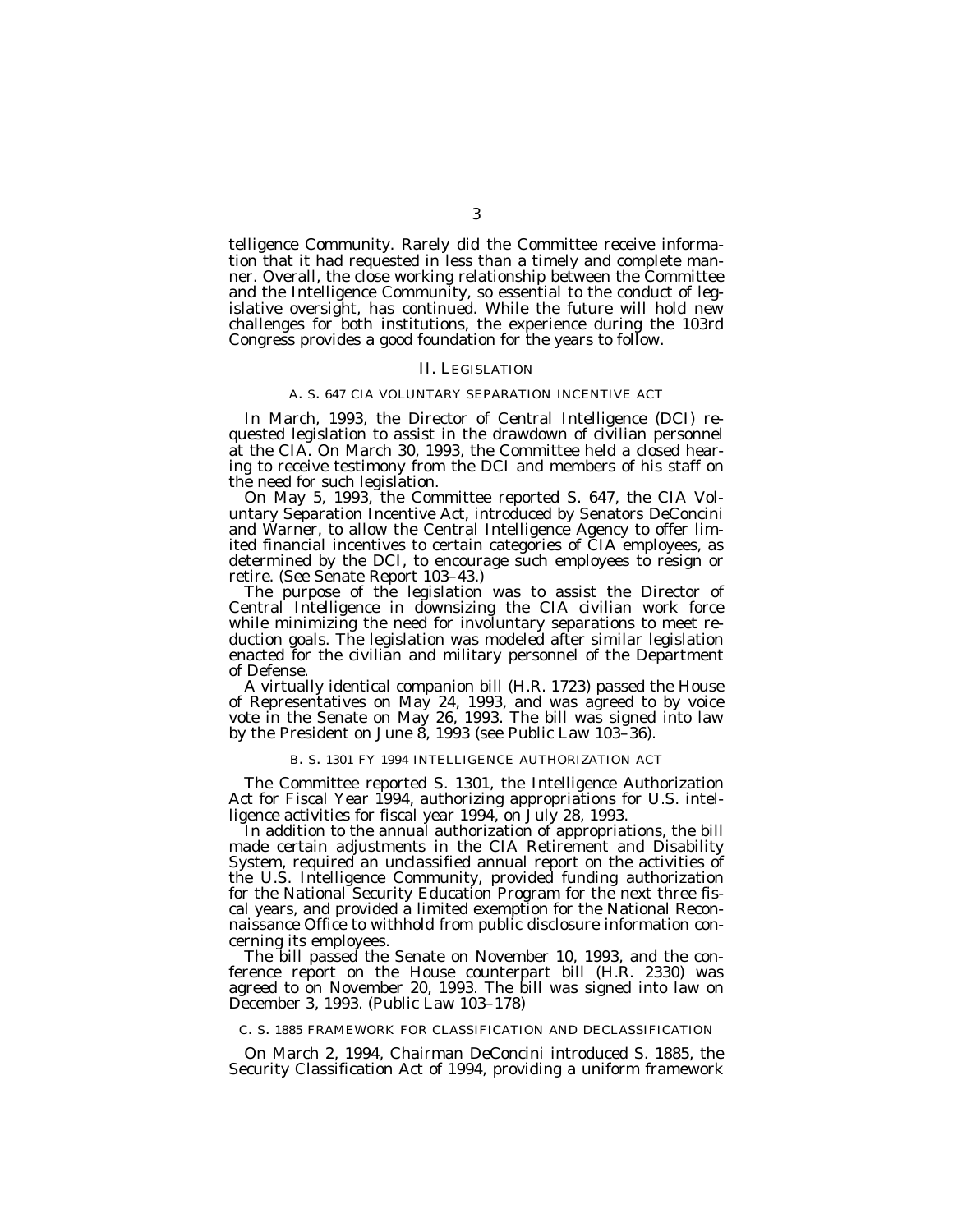for the classification and declassification of information in the interests of national security. Among other things, the bill provided— explicit criteria to govern the classification of information;

procedures for the identification and marking of classified documents;

procedures to authorize persons to classify information in the interests of national security; time limits for the classification of information;

procedures to govern the establishment of special access pro-

grams; procedures to govern the declassification of classified infor- mation pursuant to a request from a member of the public or with the expiration of time;<br>special procedures to govern the declassification of informa-

tion pertaining to topics of significant historical interest; and<br>sanctions for persons who may violate the procedures estab-<br>lished by the bill or by the regulations issued pursuant to the

bill.<br>While the Committee sought comments concerning the bill from the public and from witnesses who appeared before the Committee, the bill was not reported due to the concurrent efforts of the Executive branch to develop a new Executive Order on classification to replace Executive Order 12356, issued in 1983. Because the Administration had itself been unable to resolve internally the issues posed by the bill during its consideration of the new Executive order, the Committee deferred consideration of S. 1885 until a later date.

### D. COUNTERINTELLIGENCE LEGISLATION

In the wake of the arrest of CIA employee Aldrich H. Ames and his wife for espionage on February 21, 1994, six bills (designed to improve the counterintelligence and security posture of the U.S. Government) were introduced in the Senate and referred to the Committee: S. 1866 by Senator Metzenbaum; S. 1869 by Senators Boren and Cohen; S. 1890 by Senator Heflin; S. 1948 by Senators DeConcini and Warner; S. 2056 by Senators DeConcini and Warner on request of the Administration; and S. 2063 by Senator Gorton.

All of these bills were the subject of a public hearing on May 3, 1994, where the Committee heard testimony from former SSCI Chairman Boren and Vice Chairman Cohen; Deputy Attorney General Jamie Gorelick; DCI R. James Woolsey; FBI Director Louis J. Freeh; Robert Kohler, Vice President, TRW Aeronautics and Space Surveillance Group; Kate Martin, Director for National Security Studies, American Civil Liberties Union; and David Whipple, Executive Director, Association for Former Intelligence Officers.

On May 24, 1994, the Committee marked up S. 2056, the bill requested by the Administration. S. 2056 was reported to the Senate on June 30, 1994. (See Senate Report 103–296.)

When the Intelligence Authorization Bill for Fiscal Year 1995 (S. 2082) came to the Senate floor on August 12, 1994, Senators DeConcini and Warner offered (a slightly modified version of the text of S. 2056) as an amendment to the bill. The amendment passed by voice vote.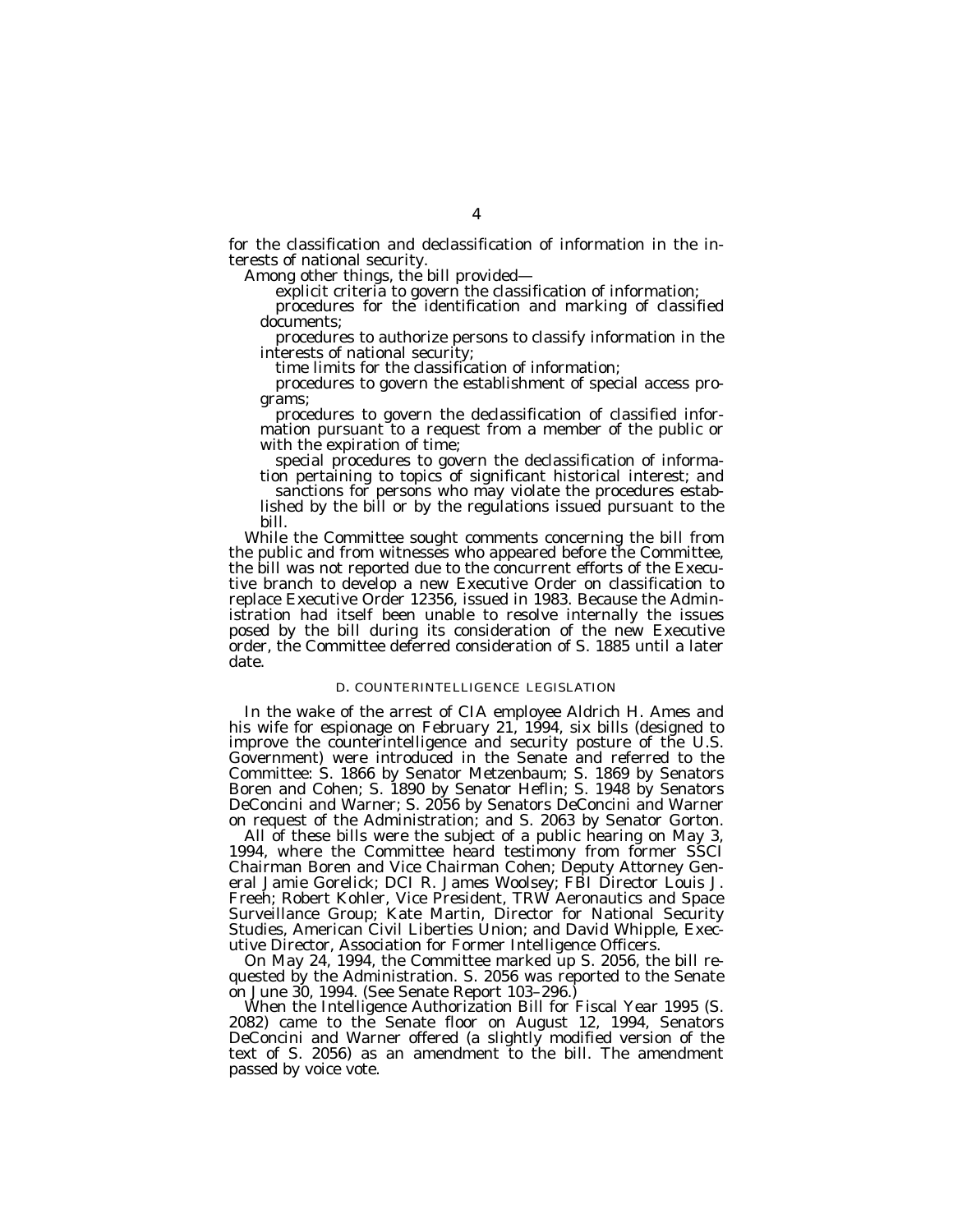In conference on the FY 1995 authorization bill, the provisions dealing with counterintelligence and security were agreed to with certain amendments. Key provisions included:

a requirement that the President issue regulations establishing uniform minimum standards for access to classified information;

a requirement that all persons who obtain security clearances be asked to sign a written waiver, as a condition of their security clearance, permitting an authorized investigative agency to obtain access to their financial and travel records consistent with the criteria and approvals set forth in the statute;

a requirement that the President may require financial reporting of federal employees who occupy positions giving them access to extremely sensitive classified information;

new authority for authorized investigative agencies, as defined by the bill, to obtain access to financial and travel records of cleared federal employees, subject to the conditions and approvals specified in the bill;

a requirement that departments and agency heads advise the FBI immediately of cases where classified information has been compromised to a foreign government, and continue to advise the FBI of actions taken with regard to such compromises;

an amendment to the Foreign Intelligence Surveillance Act of 1978 bringing physical searches done for intelligence purposes under the same type of court order procedures as have been used for electronic surveillances since 1978;

new jurisdictional authority for U.S. courts to try espionage cases where the conduct in question took place outside the United States;

a new misdemeanor offense for removing classified documents to an unauthorized location with the intent to retain them at such location;

new authority for the Attorney General to pay rewards in espionage cases; and

an expansion of the Government's existing authority to subject the property of a defendant in an espionage case to forfeiture when it can be demonstrated the defendant has deliberately moved the proceeds of his espionage activities beyond the reach of U.S. courts.

These counterintelligence provisions became law when the Intelligence Authorization Act for Fiscal Year 1995 was signed by the President on October 14, 1994.

### E. LEGISLATION CREATING A PRESIDENTIAL COMMISSION ON INTELLIGENCE

On June 30, 1994, Senators Warner, Graham, DeConcini, Metzenbaum, Chafee, and Cohen introduced S. 2258, a bill to create a commission on the roles and capabilities of the U.S. Intelligence Community.

When the Intelligence Authorization Bill for Fiscal Year 1995 came to the Senate floor on August 12, 1994, Senator Warner offered a slightly modified version of the text of S. 2258 as an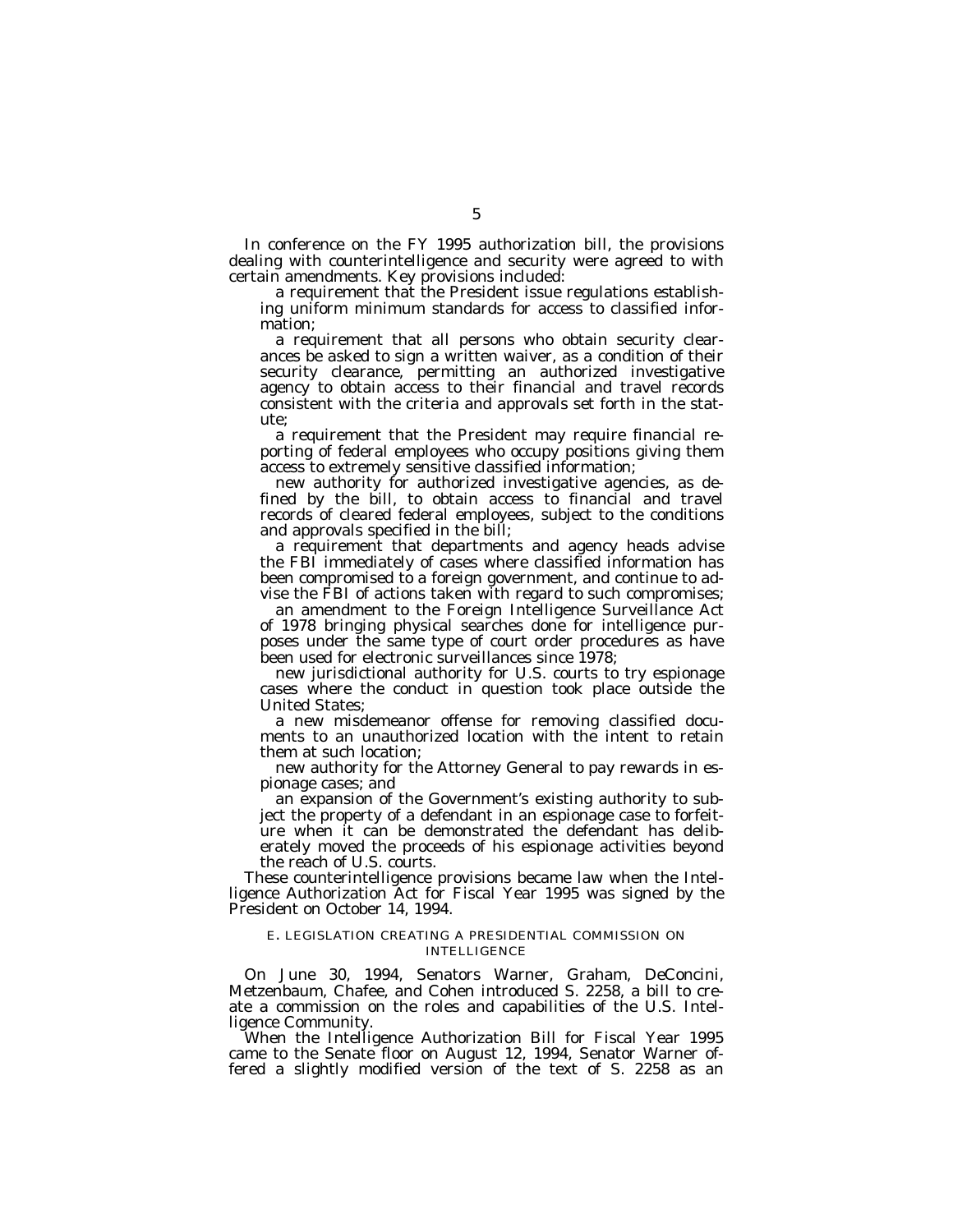amendment to the intelligence authorization bill (S. 2082). It passed the Senate on a roll-call vote of 99–0.<br>In conference on the FY 1995 Intelligence Authorization Bill, the

Senate provision was agreed to with minor modifications. In general, the conference bill provided for a 17-member commission to be appointed, with the President designating 9 members and the remaining 8 being designated by the congressional leaders (two each by the Majority and Minority Leaders of the Senate and two each by the Speaker and Minority Leader of the House of Representatives).

The legislation provided a broad and comprehensive array of top- ics for review by the commission, to include the missions and functions of intelligence agencies, organizational arrangements, legal authorities, budgets, etc. The commission was also asked to compare the U.S. system with those of comparable foreign governments.

The report of the Commission is to be submitted by March 1, 1996.

This provision became law on October 14, 1994, when the Intelligence Authorization Act for Fiscal Year 1995 was signed into law by the President.

### F. OTHER PROVISIONS OF THE INTELLIGENCE AUTHORIZATION ACT FOR FY 1995

In addition to the provisions discussed above, the Intelligence Authorization Act for Fiscal Year 1995 also contained a number of other significant provisions:

The 1986 statutory limitation on intelligence cooperation with the Government of South Africa was repealed;

The DCI was directed to provide a report regarding the desirability and feasibility of instituting an "up or out" policy similar to that in effect in the Foreign Service;

The Secretary of Defense was authorized to provide personnel management for employees of the Central Imagery Office under the same authorities pertaining to Defense Intelligence Agency employees;

The President was directed to promulgate an Executive order on security classification, and money was earmarked for document declassification pursuant to the new order;

A funding ceiling was placed on expenditures associated with a new office building complex of the National Reconnaissance Office (see the discussion of this building under ''Oversight Activities''); and

New reporting requirements were imposed on intelligence agencies to advise the congressional oversight committees when new construction projects or improvements to existing facilities exceed the thresholds established in the bill.

#### III. ARMS CONTROL

#### A. START II

On January 3, 1993, Presidents George Bush of the United States and Boris Yeltsin of the Russian Federation signed the Treaty on Further Reduction and Limitation of Strategic Offensive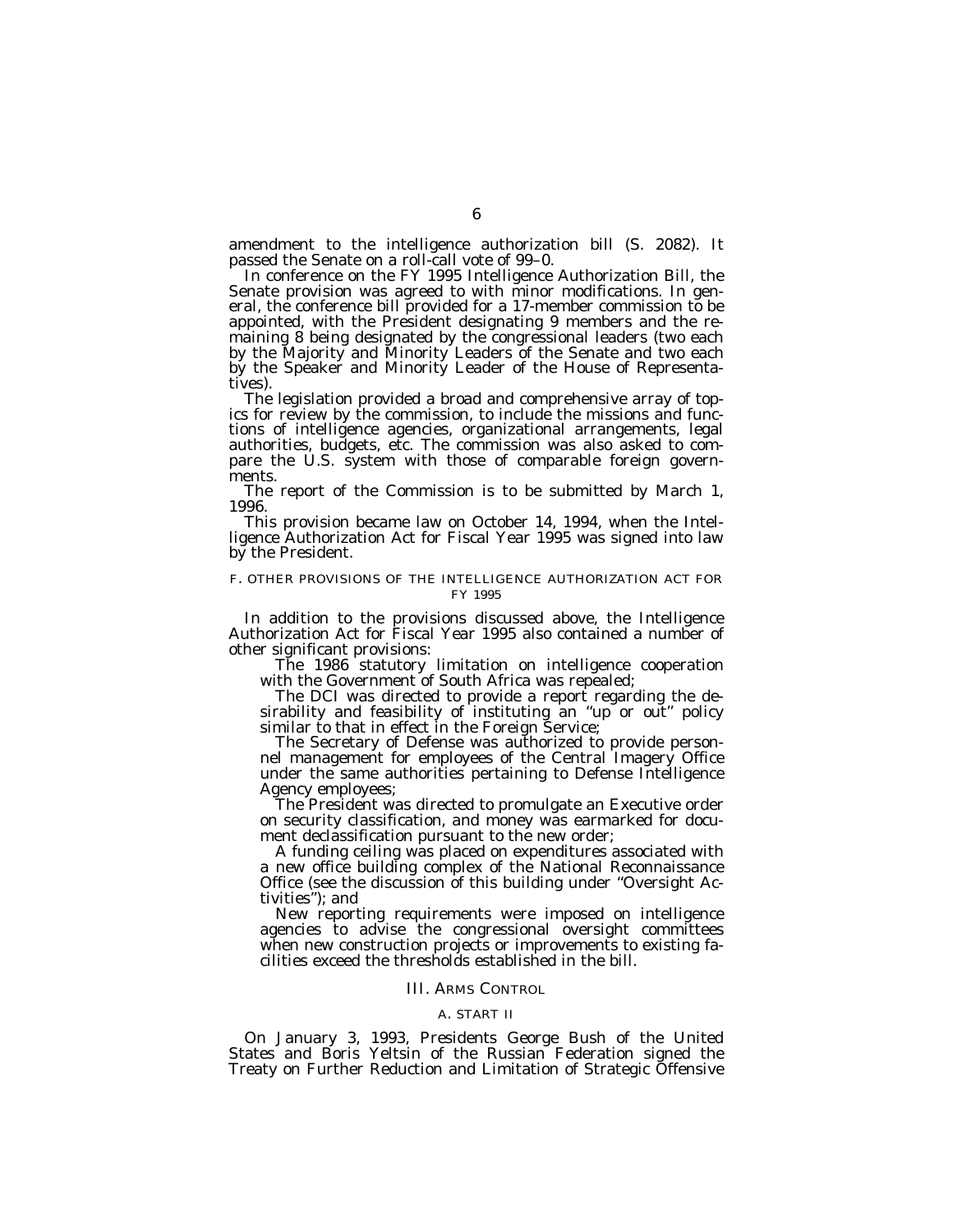Arms, better known as START II. The Committee, which has closely followed U.S. arms control monitoring capabilities since the SALT II negotiations of the 1970s, commenced an inquiry into the implications of START II not only for U.S. monitoring of Russian compliance with that treaty, but also for monitoring of Russian and Ukrainian compliance with the original START treaty, which had yet to enter into force. After examining the documentation and holding both informal and on-the-record briefings for staff, the Committee held a closed hearing on START II on May 12, 1993. During that hearing the Committee heard testimony from the U.S. Arms Control and Disarmament Agency, the U.S. Intelligence Community, the Joint Staff, and Department of Defense elements responsible for handling security and implementation matters. The Committee also received written answers to 19 questions for the record that it submitted after that hearing.

record that it submitted after that hearing. START II cannot enter into force until START I does so, and the Russian Federation conditioned its ratification of START I upon Ukraine's adherence to the Nuclear Nonproliferation Treaty as a non-nuclear weapons state. Ukraine did not announce such adherence until recently, and START I will not enter into force until after the 103rd Congress adjourns. In addition, Russian ratification of START II is not assured. There has been substantial public debate in Russia over the wisdom of the treaty from the standpoint of Russian military strategy. In light of these multiple uncertainties, the Committee, like other committees of the Senate, decided not to move beyond the hearing stage in its consideration of the treaty during the 103rd Congress. The Committee expects to revisit this treaty and to prepare classified and public reports to the Senate on START II during the 104th Congress.

#### B. OPEN SKIES TREATY

The Open Skies Treaty was signed in Helsinki, Finland, on March 24, 1992, and was submitted to the Senate on August 12, 1992, for its advice and consent to ratification. The Committee, which had been following the Open Skies talks closely since their inception in 1989, held a series of three briefings for staff in late 1992. On March 4, 1993, the Committee held a closed hearing on the Treaty during which it took testimony from Ambassador John H. Hawes, chief U.S. negotiator; Mr. Craig Chellis, Acting Chief of the DCI's Arms Control Intelligence Staff; Mr. Leo Hazlewood, Director of the National Photographic Interpretation Center; Major General Robert W. Parker, USAF, Director, DoD On-Site Inspection Agency; Mr. Ray W. Pollari, Acting Deputy Assistant Secretary of Defense/Counterintelligence and Security Countermeasures; and Brigadier General Teddy E. Rinebarger, USAF, Assistant Deputy Director for International Negotiations, Strategic Plans and Policy, the Joint Staff.

The Committee sought and obtained from the intelligence community an interagency assessment of the likely information gains and losses resulting from the Treaty. The Committee also obtained an interagency assessment of the Treaty's counterintelligence and security countermeasures implications. Finally, the Committee submitted and received answers to a series of questions for the record. Based on these materials, the Committee prepared both classified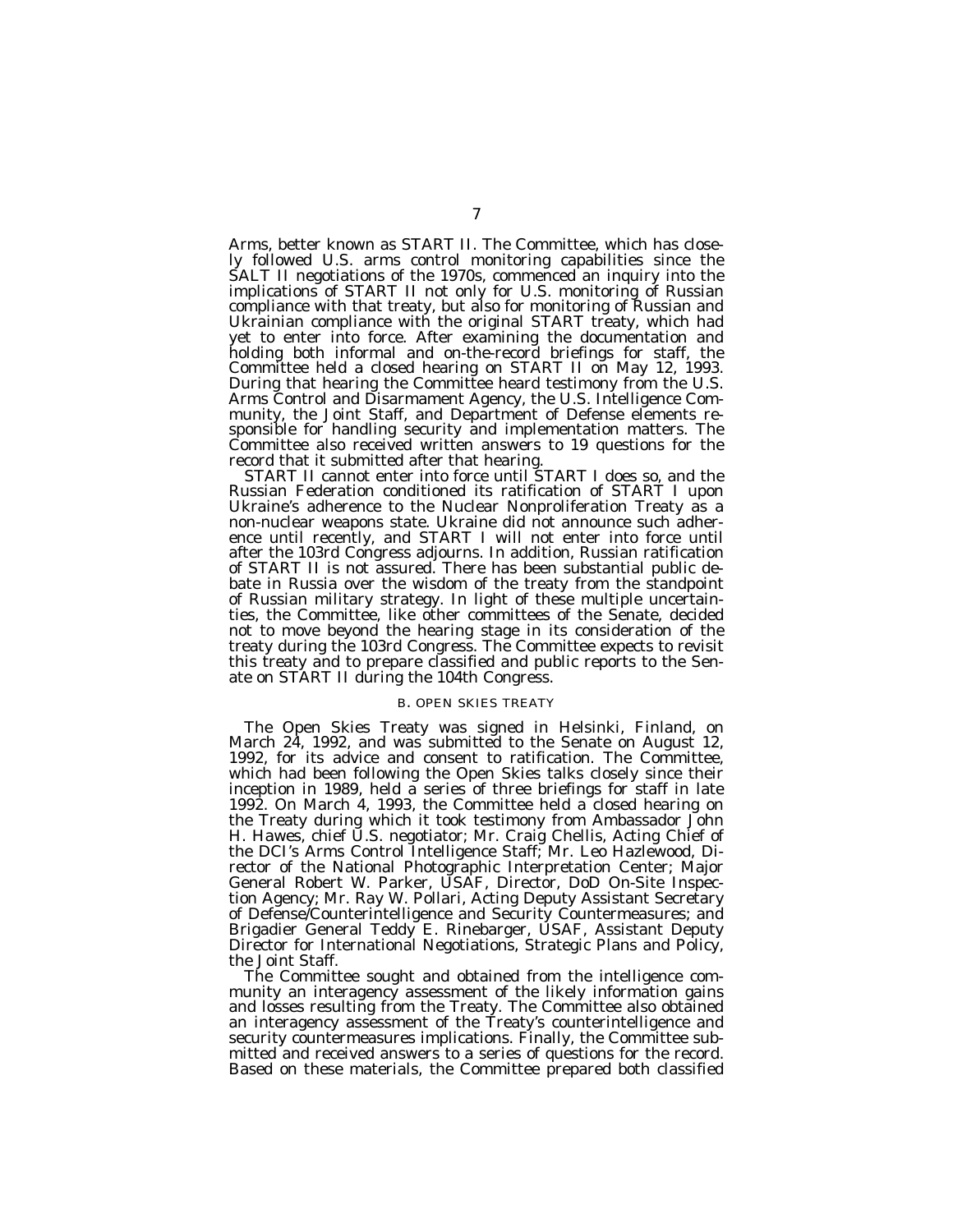and public reports to the Senate. The public report, ''Intelligence and Security Implications of the Treaty on Open Skies,'' was pub-

lished as S. Rpt. 103–44 (May 19, 1993). The Open Skies Treaty is not an arms control treaty in the tradi- tional sense. It does not require the destruction or limit the capabilities of any weapons or other military equipment. It does not require, therefore, the same sort of monitoring through National Technical Means to determine other countries' compliance that one

finds, for example, in the START Treaty.<br>The observation flights envisioned in the Open Skies Treaty were<br>very similar, however, to cooperative measures for verification that have grown out of arms control treaties. Thus, the flights would be implemented by many of the same U.S. Government agencies that implement arms control verification; the information collected by these flights would have to be analyzed by the U.S. intelligence community; and the issues of counterintelligence and security protection for U.S. personnel and for sensitive or proprietary information were similar to those faced in various on-site inspections for arms control purposes.<br>These issues of implementation costs and benefits and of security

concerns and costs were the focus of the Committee's report, which<br>is organized around the following questions:

Does the Treaty contain ambiguities or present monitoring<br>difficulties that are likely to lead to compliance questions?<br>What information gains will the United States obtain from<br>this Treaty?<br>What sensitive or proprietary i

territory or overseas bases?<br>How effectively will U.S. security precautions limit the po-<br>tential loss of such sensitive or proprietary information?<br>What costs will be incurred in order to implement the Trea-

ty, analyze the information that is obtained, and protect U.S.

security? The Committee's report included the following recommendations, which were also transmitted to the Senate Foreign Relations Committee:

*Recommendation #1:* After the first 1–2 years, the Unit-<br>ed States should not use its full active observation flight quota unless there is a clear likelihood of obtaining significant information through those flights. Unless an environmental sensing package is adopted under Open Skies, only two aircraft should be used for Open Skies flights after the transitional period.

*Recommendation #2:* The United States should make every effort to use a U.S. observation aircraft and sensors in its Open Skies observation flights.

*Recommendation #3:* The Senate should add a condition to the resolution of ratification to the effect that the United States shall not agree to Open Skies Consultative Commission approval of any new Open Skies sensor or of one with improved resolution until at least thirty days after notifying interested Committees of the Senate of its intention to do so; such notification shall include an analysis of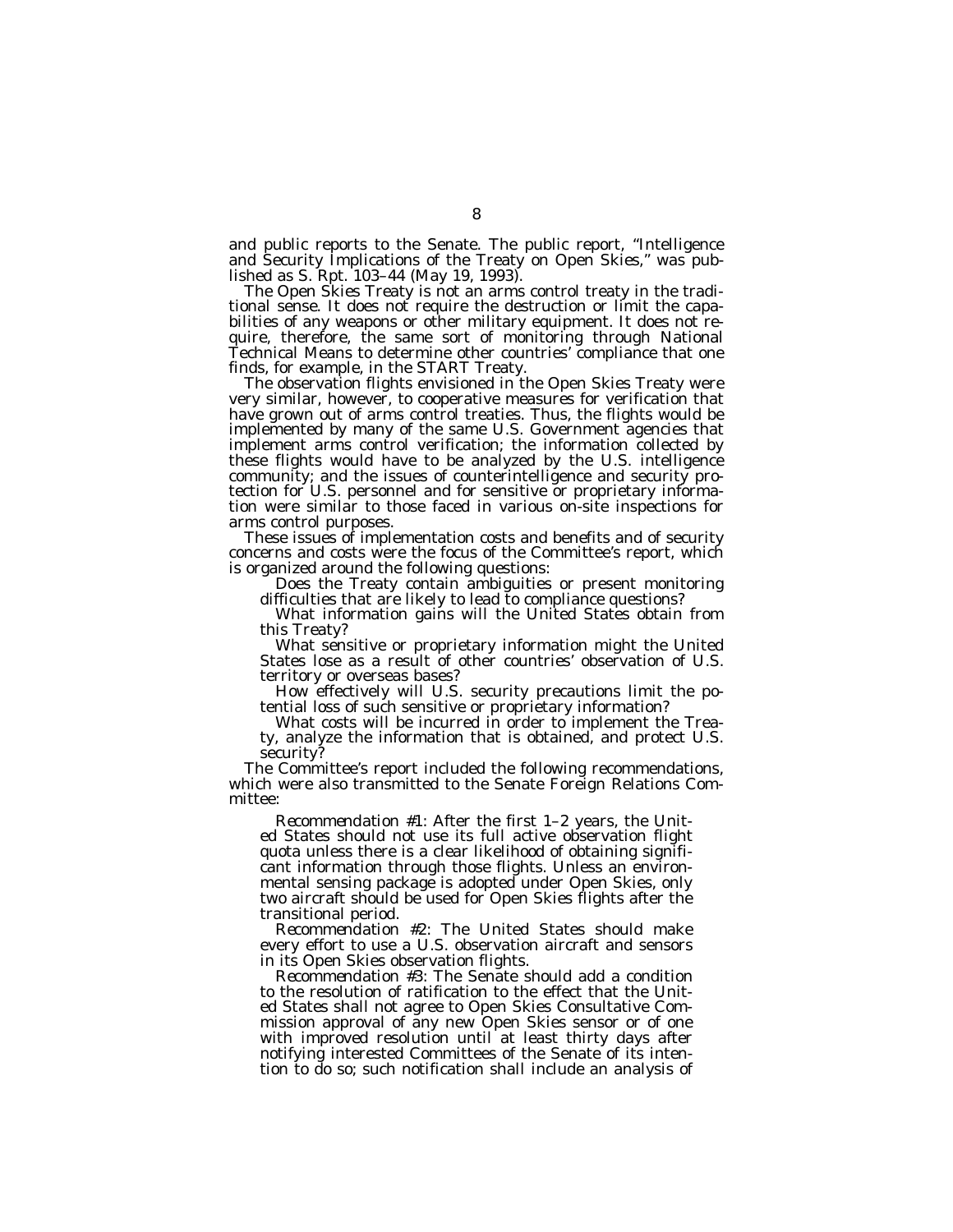the legal and security implications of the proposed change or changes.

*Recommendation #4:* The Executive branch should institute an outreach program to inform industry about the likely impact of the Open Skies Treaty and to offer appropriate assistance in safeguarding proprietary information that may be put at risk. Such assistance need not incur major costs to the government and could, if necessary, be user-funded.

*Recommendation #5:* Congress should consider legislation to create a new b(3) exemption to the Freedom of Information Act that would permit the Government to withhold information collected pursuant to the treaty from public disclosure.

The condition proposed in Recommendation #3 was included in the resolution of ratification passed by the Senate on August 6, 1993, as was a declaration based upon Recommendation  $\sharp$ 1. The legislation suggested in Recommendation #5 was enacted as Section 533 of the Foreign Relations Authorization Act, Fiscal Years 1994 and 1995 (P.L. 103–236).

### C. CHEMICAL WEAPONS CONVENTION

On September 3, 1992, after some twenty-five years of negotiations, members of the Conference on Disarmament in Geneva concluded the Convention on the Prohibition of the Development, Production, Stockpiling and Use of Chemical Weapons and on Their Destruction—more commonly known as the Chemical Weapons Convention, or CWC. This convention was endorsed by the United Nations on November 30, 1992, and was opened for signature in Paris on January 13, 1993. On November 23, 1993, President Clinton endorsed the Convention (which had been signed during the Bush Administration) and formally submitted it to the Senate for its advice and consent to ratification.

In preparation for Senate consideration of the CWC, Committee staff held two on-the-record staff briefings (and several less formal sessions) and reviewed numerous documents, including a National Intelligence Estimate on U.S. monitoring capabilities, written statements from several Executive branch agencies, and the Executive branch responses to over 130 questions for the record. Committee staff also visited U.S. Government and industry facilities and attended conferences to gain a more detailed knowledge of how information bearing upon other countries' compliance with the CWC can be obtained, especially through on-site inspections.

On May 17, 1994, the Committee held a closed hearing on the CWC, focused on issues relating to monitoring and verification of compliance, the implications of any successful evasion of CWC provisions by States Parties, CWC implementation, and the Convention's counterintelligence and security implications. Testimony was taken at this hearing from the Honorable John D. Holum, Director of the U.S. Arms Control and Disarmament Agency; Ambassador Stephen J. Ledogar, U.S. Representative to the Conference on Disarmament; Major General David McIlvoy, Deputy J–5 (Director for Strategic Plans and Policy) for International Negotiations, the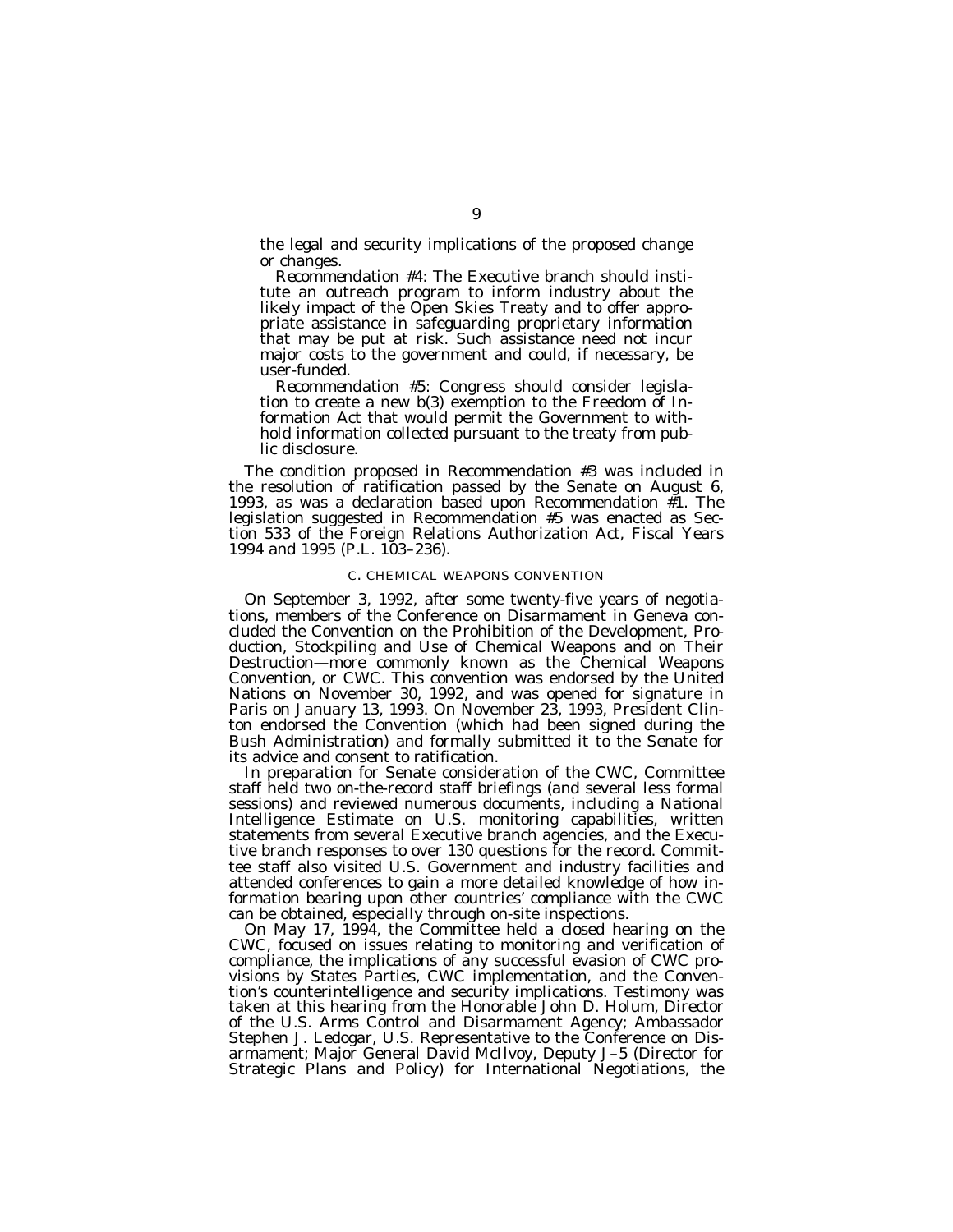Joint Staff; Mr. John Lauder, Special Assistant to the Director of Central Intelligence for Arms Control; Major General John Landry, USA, National Intelligence Officer for General Purpose Forces; Dr. Theodore M. Prociv, Deputy Assistant to the Secretary of Defense (Atomic Energy) (Chemical/Biological Matters); and the Honorable William A. Reinsch, Under Secretary of Commerce for Export Administration. A written statement was submitted by Brigadier General Gregory G. Govan, USA, Director of the Department of Defense On-Site Inspection Agency.

On September 30, 1994, the Committee issued both classified and public reports to the Senate on ''U.S. Capability to Monitor Compliance with the Chemical Weapons Convention.'' The public report, which the Committee also submitted to the Senate Committee on Foreign Relations, was published as S. Rpt. 103–390.

The Committee's public report includes numerous findings and fourteen recommendations, several of which would require language in the resolution of ratification by which the Senate would give its advice and consent to ratification of the Convention. The report's recommendations and major conclusions regarding the Chemical Weapons Convention were summarized as follows:

### IMPLICATIONS OF THE CWC TEXT

The Committee pursued several issues of treaty interpretation in its hearing and in questions for the record, and the answers provided by the Executive branch were generally reassuring. The lack of a definition of ''law enforcement purposes'' could lead, however, to compliance disputes.

If the CWC is ratified, a new Executive order will be needed to minimize the risk of American use of riot control agents in ways that would raise compliance questions.

It is likely that some States Parties to the CWC will assert that the Convention requires substantial changes in the functioning of the Australia Group. The Committee trusts that the United States and other Australia Group members will prepare to counter such arguments both publicly and in international fora.

*Recommendation* #*1.*—The Senate should make its consent to ratification of the CWC conditioned upon a binding obligation upon the President that the United States be present at all Amendment Conferences and cast its vote, either positive or negative, on all proposed amendments made at such conferences, thus ensuring the opportunity for the Senate to consider any amendment approved by the Amendment Conference.

#### MONITORING AND VERIFICATION

A single, all-encompassing judgment cannot be made regarding the verifiability of the CWC or U.S. capability to monitor compliance with the Convention. In some areas our confidence will be significantly higher than others. Like the Executive branch, however, the Committee largely accepts the Intelligence Community's pessimistic assess-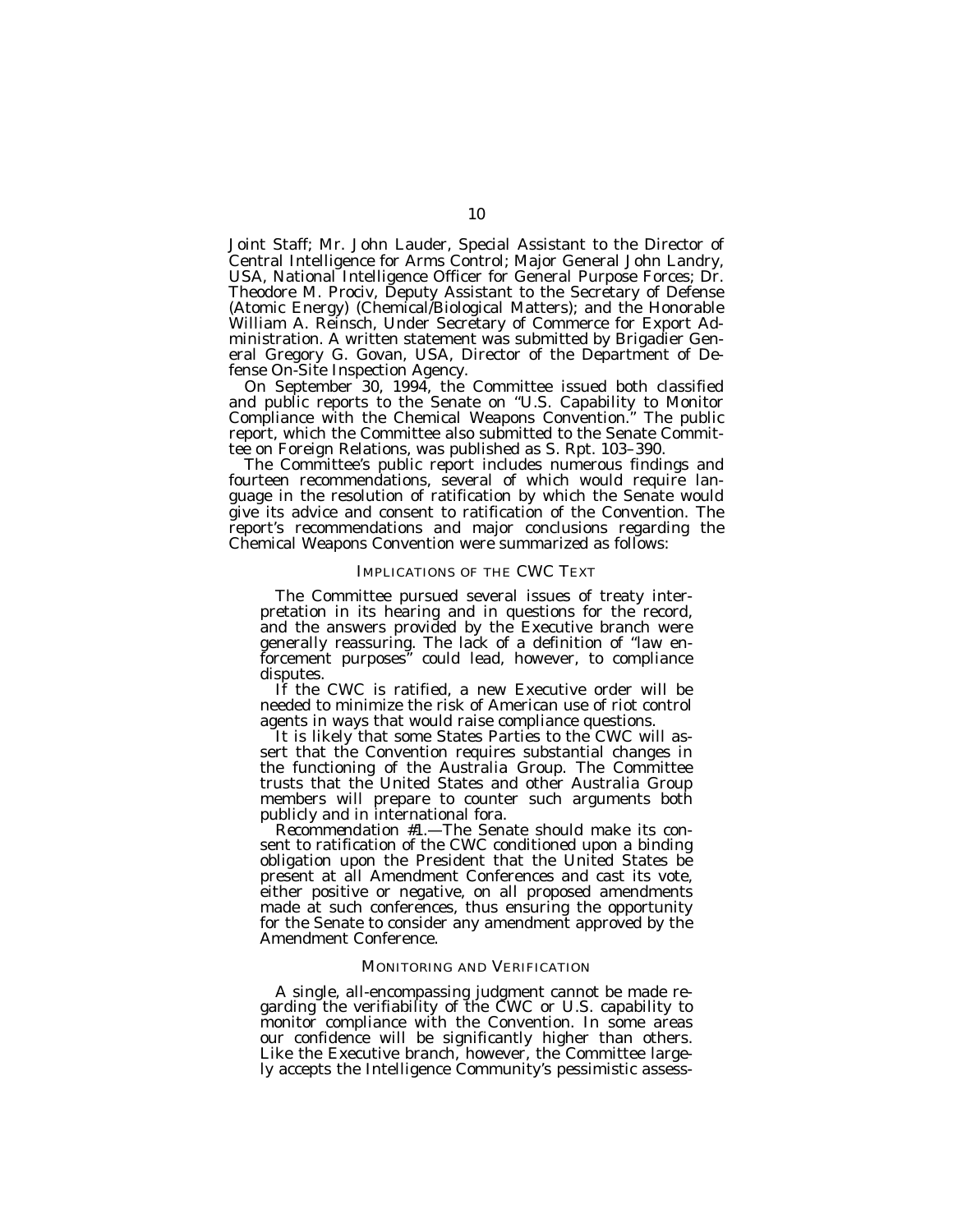ment of U.S. capability to detect and identify a sophisticated and determined violation of the Convention, especially on a small scale. The Committee also notes the Intelligence Community's assessment that the CWC would give the U.S. Government access to useful information, relevant to potential CW threats to the United States, that would not otherwise be obtainable.

It is likely that some countries that ratify the CWC will seek to retain an offensive chemical weapons capability. While it is unlikely that they would do so by diverting declared CW stocks, the covert stockpiling of undeclared agent or munitions could well occur. Monitoring such illicit behavior will be the single most challenging task for the CWC verification regime and U.S. monitoring.

OPCW investigators, if not blocked from gaining needed access to sites and affected persons, should be able to determine whether chemical weapons have been used in a particular case.

*Recommendation* #*2.*—The Executive branch should work to foster OPCW procedures that would permit on-site inspectors to identify and record the presence of non-scheduled chemicals, while taking extraordinary steps, if necessary, to protect any confidential information thereby acquired.

If the international inspectorate is determined, well trained, and well equipped, and if U.S. or other States Parties provide accurate and timely leads to the OPCW, there may well be some occasions in which on-site inspection will produce evidence of CWC violations. It will be vital, however, that the OPCW not lose sight of that objective.

In addition, U.S. and international monitoring will, at times, be sufficient to raise well-founded questions. In order to maintain the effectiveness of the Convention and to deter potential violators, the United States and the OPCW must pursue such questions vigorously, even to the point of seeking international sanctions if a State Party does not adhere to the principle set forth in paragraph 11 of Article IX of the CWC, that ''the inspected State Party shall have the right and the obligation to make every reasonable effort to demonstrate its compliance with this Convention.'' U.S. verification policy and investment in monitoring technologies should start from the principle that monitoring can contribute to effective international action even if it cannot conclusively demonstrate a country's violation of the Convention.

*Recommendation* #*3.*—The Executive branch should adhere to an arms control verification policy that does not require agencies to prove a country's non-compliance before issues are raised (either bilaterally or in such international fora as the OPCW or the United Nations) and appropriate unilateral actions are taken.

The deterrent effect of the CWC is extremely difficult to predict. A strong U.S. commitment to the enforcement of the CWC will be essential to the effectiveness of the Con-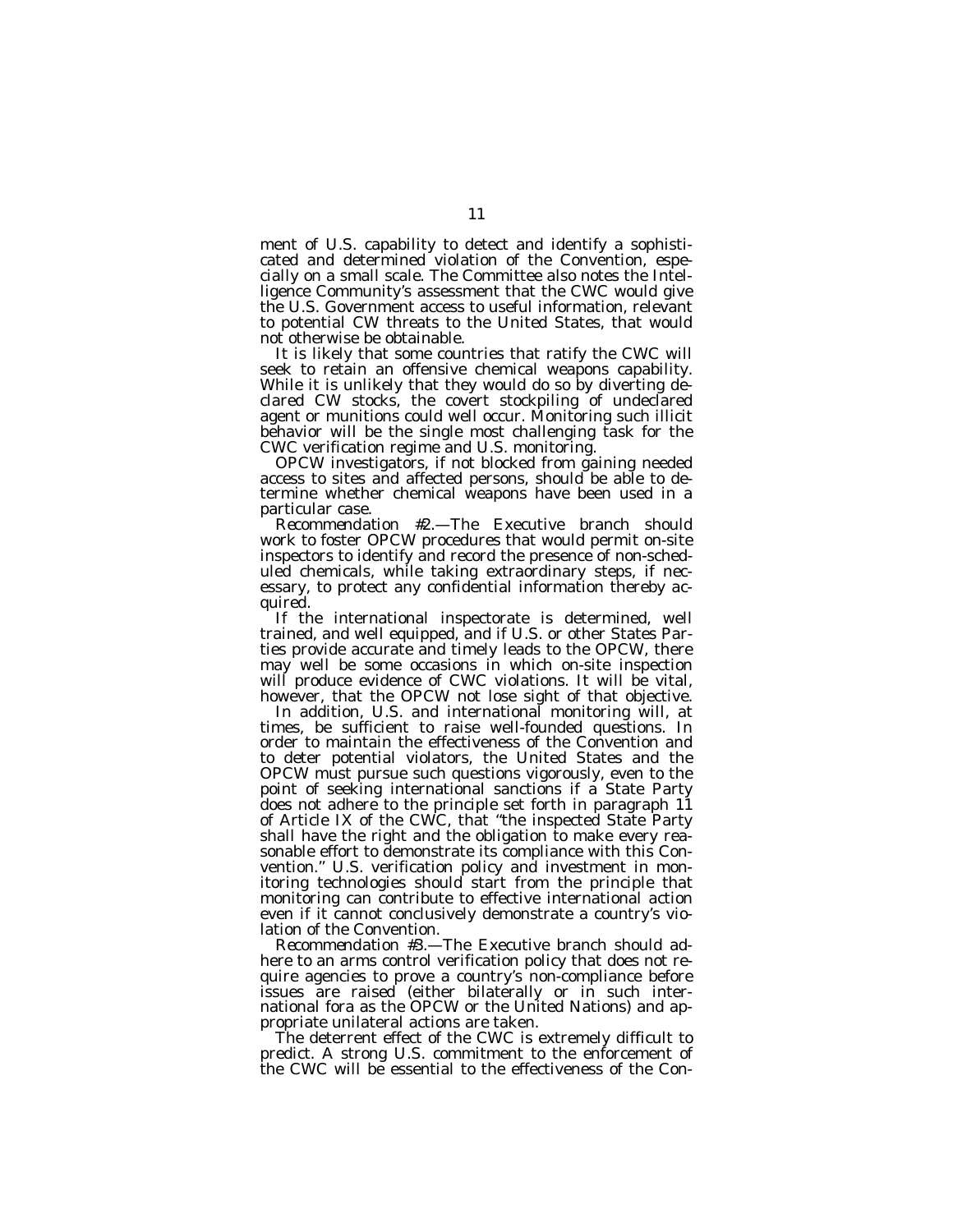vention. It may in fact be possible to achieve a measure of both enforcement and deterrence, but only if the United States is prepared to make compliance with the CWC a major element of its foreign policy stance toward each State Party to the Convention.

### IMPROVING U.S. MONITORING AND VERIFICATION

*Recommendation #4.*—The Committee endorses the call by the interagency committee under the Deputy Secretary of Defense for increased funding of CW sensor technology and urges the Executive branch to redirect FY 1995 funds for this purpose as well. The Committee also recommends that Congress rescind its restriction on DOE efforts to develop CW (and BW) sensors based upon technologies it is

developing in the nuclear field.<br>Funds invested in CW sensor technology may well be<br>wasted, however, unless the Executive branch institutes effective oversight of the multitude of agency programs in this field. The recent formation of a Nonproliferation and Arms Control Technology Working Group may provide an appropriate forum in which to deconflict and narrow the focus of agency programs and to fund the most promising avenues to ensure expeditious completion. The Executive branch should ensure that the body that makes such decisions is fully briefed on all relevant intelligence and defense programs. Even highly sensitive programs should not be immune from high-level interagency consideration to determine whether they warrant increased or lessened support.

### COOPERATION WITH THE OPCW

The lack of U.S. access to raw data from on-site inspections will impede the Intelligence Community's monitoring of CWC compliance.

Progress is being made in The Hague on enabling the OPCW to take advantage of the information resources of States Parties; the Executive branch should give this matter high priority.

*Recommendation #5.*—Rather than waiting until the CWC enters into force, the Executive branch should begin preparing now to meet the likely need for U.S. support to OPCW inspections, including information that would be needed for challenge inspections of declared and undeclared sites pursuant to Part X of the CWC Verification Annex.

The Committee cannot assure the Senate that the Preparatory Commission's other recommendations will improve CWC verification significantly, but it is encouraged by the reported general direction of those talks.

#### THE QUESTION OF RUSSIAN COMPLIANCE

The Committee views with great concern Russia's failure to comply fully with the data declaration provisions of the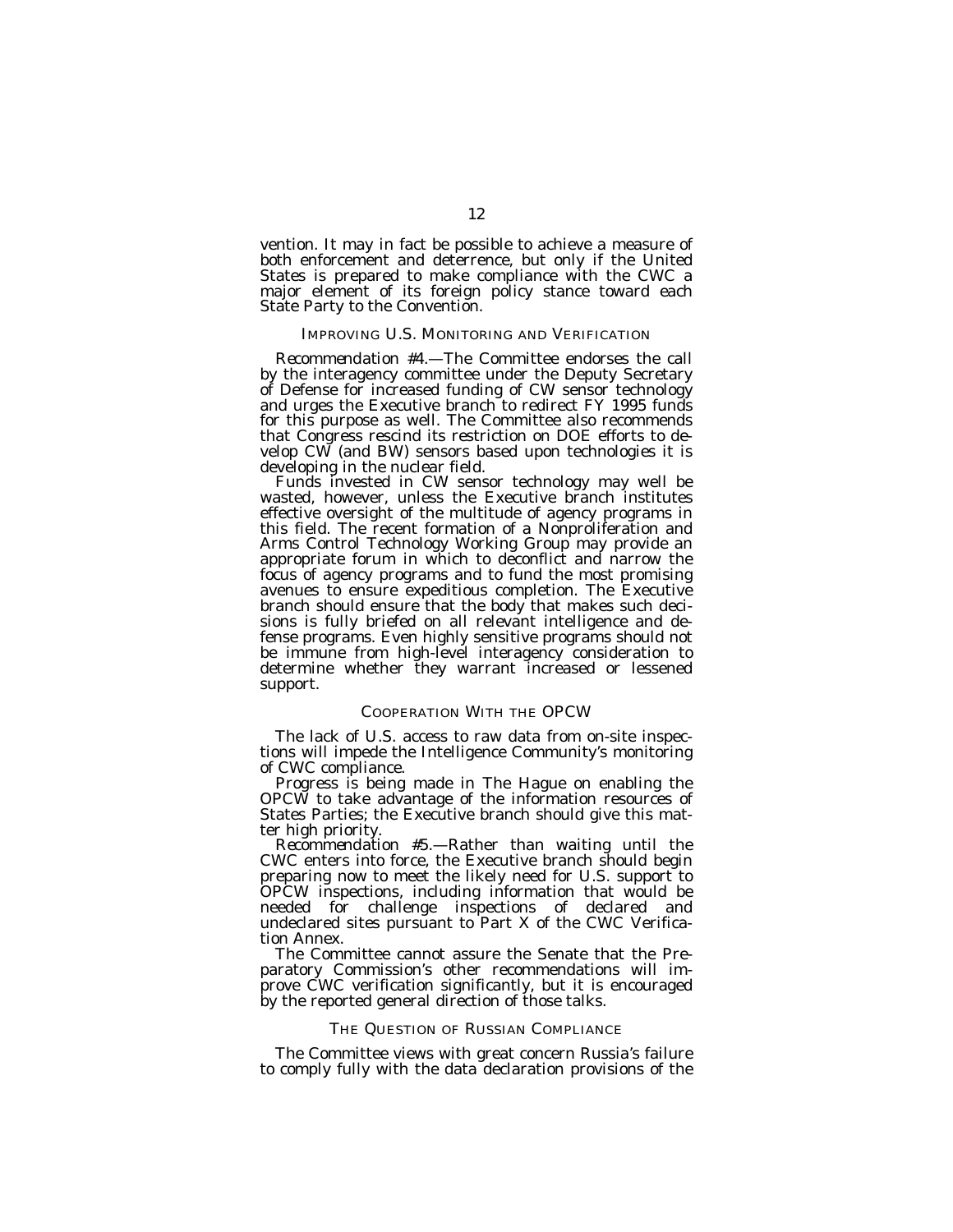Wyoming MOU and its implementing procedures. In the absence of full compliance with the Wyoming MOU, neither the Committee nor the Senate can overlook the distinct possibility that Russia intends to violate the CWC.

The failure to implement all the on-site inspections originally agreed to in the Wyoming MOU is another cause for serious concern. The inspections under Phase II of the MOU are no longer likely to make a significant contribution to compliance monitoring or verification. Rather, as pared down in 1993 and in the final implementing procedures, they will continue the confidence-building process and help the two sides prepare for later inspections under the BDA and/or the CWC. Given Russia's refusal to permit a full suite of technical inspection equipment, even after most inspections and all challenge inspections of non-declared sites were eliminated, the Senate must assume that Russia may have something to hide.

*Recommendation #6.*—The President should make full Russian implementation of the Wyoming MOU and the BDA an issue of high priority in U.S.-Russian relations and raise the matter personally at the highest levels. The Committee recommends that the Senate add a condition to the resolution of ratification of the CWC requiring the President, 10 days after the CWC enters into force or 10 days after the Russian Federation deposits instruments of ratification of the CWC, whichever is later, either—

(a) to certify to the Senate that Russia has complied fully with the data declaration requirements of the Wyoming MOU; or<br>(b) to submit to the Senate a report on apparent dis-

crepancies in Russia's Wyoming MOU data and the results of any bilateral discussions regarding those discrepancies.

The Committee further recommends that the Senate add a declaration to the resolution of ratification of the CWC expressing the sense of the Senate that if Russian data discrepancies remain unresolved 180 days after the United States receives information on Russia's initial CWC data declarations from the OPCW Technical Secretariat, the United States should request the Executive Council of the OPCW to assist in clarifying those discrepancies pursuant to Article IX of the Convention.

Given the passage of one-and-a-half years since Russia and the United States reached ad referendum agreement on BDA implementation, and given the fact that the BDA mandates extensive on-site inspection by U.S. personnel, the Committee believes there is a real risk that the BDA will never enter into force, notwithstanding Russia's economic incentive to accept bilateral verification. In the absence of agreement on BDA implementation, the Committee advises the Senate that verification of Russian compliance would likely be based upon a smaller number of inspections than originally anticipated, that the inspections of Russian sites would be conducted by the OPCW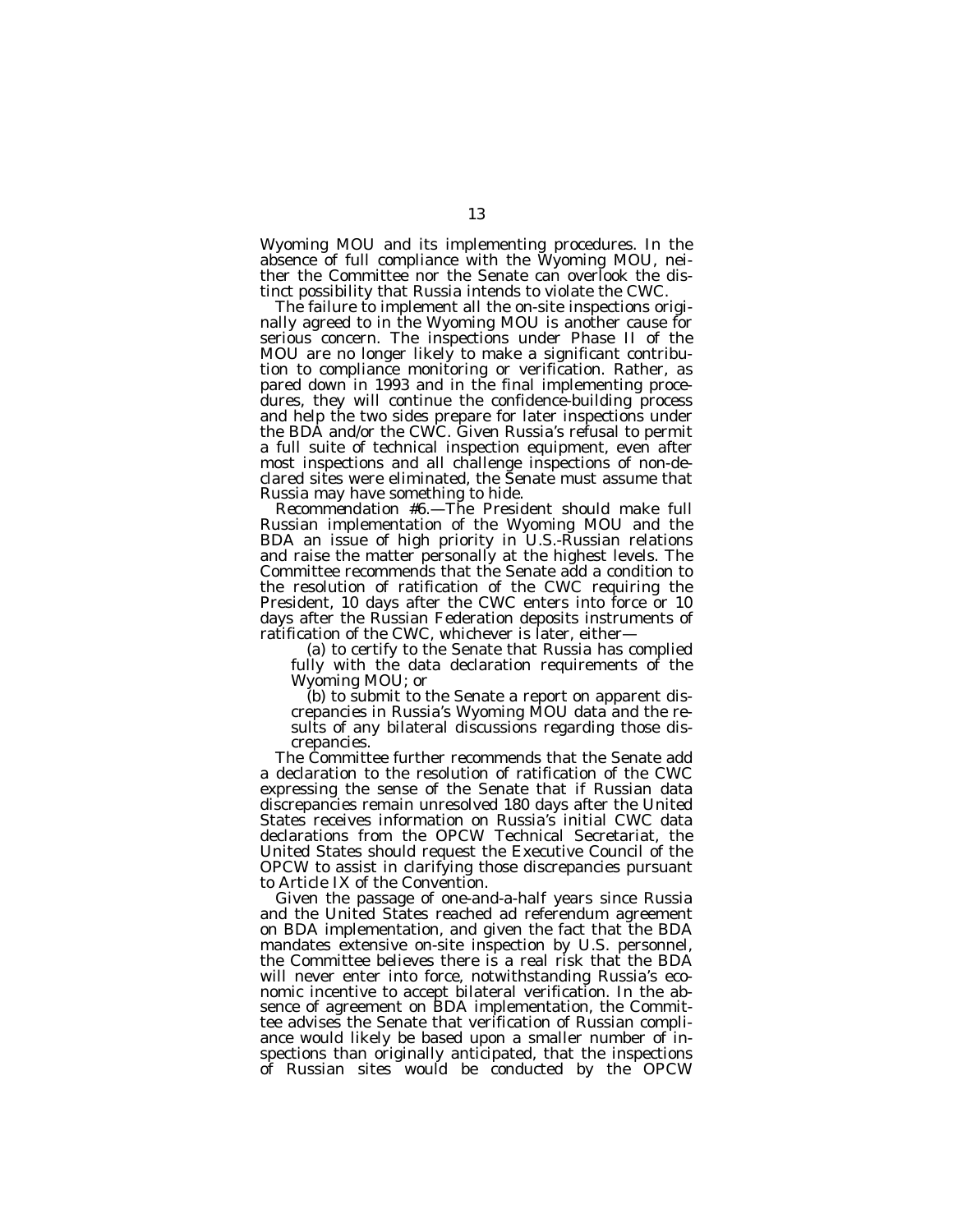inspectorate rather than by U.S. personnel, and that there would be no guaranteed U.S. access to the detailed inspection data. On the other hand, the OPCW is unlikely to exempt Russia from the requirements set forth in the CWC's provisions.

*Recommendation #7.*—The Senate should add a condition to the resolution of ratification of the CWC, barring the deposit of instruments of ratification until the President certifies to Congress either: (a) That U.S.-Russian agreement on BDA implementation has been or will shortly be achieved, and that the agreed verification procedures will meet or exceed those mandated by the CWC; or (b) that the OPCW will be prepared, when the CWC enters into force, to effectively monitor U.S. and Russian facilities, as well as those of the other States Parties. Relevant committees may also wish to consider whether it would be effective to attach conditions to one or more elements of U.S. economic assistance to Russia.

*Recommendation #8.*—The Executive branch and the committees of Congress with responsibility for U.S. contributions to the OPCW budget should pay close attention to the OPCW's changing needs, so that additional funds can be made available in a timely fashion if current planning assumptions prove too conservative.

*Recommendation #9.*—The Executive branch should ensure that the effectiveness of the CWC, both in Russia and around the world, is the primary objective of U.S.-Russian CW policy.

### PROTECTING CLASSIFIED AND PROPRIETARY INFORMATION

Although some loss of sensitive information will likely occur as a result of CWC data declarations and on-site inspections, the Executive branch is taking all reasonable steps to protect classified information that may be at risk. The Committee welcomes the recent increase in efforts to help U.S. industry, but believes that still more can be done to protect confidential business information held by private firms.

Some loss of classified or proprietary information in challenge inspections is likely, at least through perimeter monitoring. It will be especially important, therefore, for the OPCW to have effective regulations and procedures guarding against disclosure of such information by OPCW personnel.

*Recommendation #10.*—The United States should exercise its right to reject a proposed inspector or inspection assistant when the facts indicate that this person is likely to seek information to which the inspection team is not entitled or to mishandle information that the team obtains.

*Recommendation #11.*—Congress should amend the CWC implementing legislation  $(S, 2221)$  to give the DoD On-Site Inspection Agency (OSIA) authority to escort inspectors on non-DoD sites, when asked to do so by the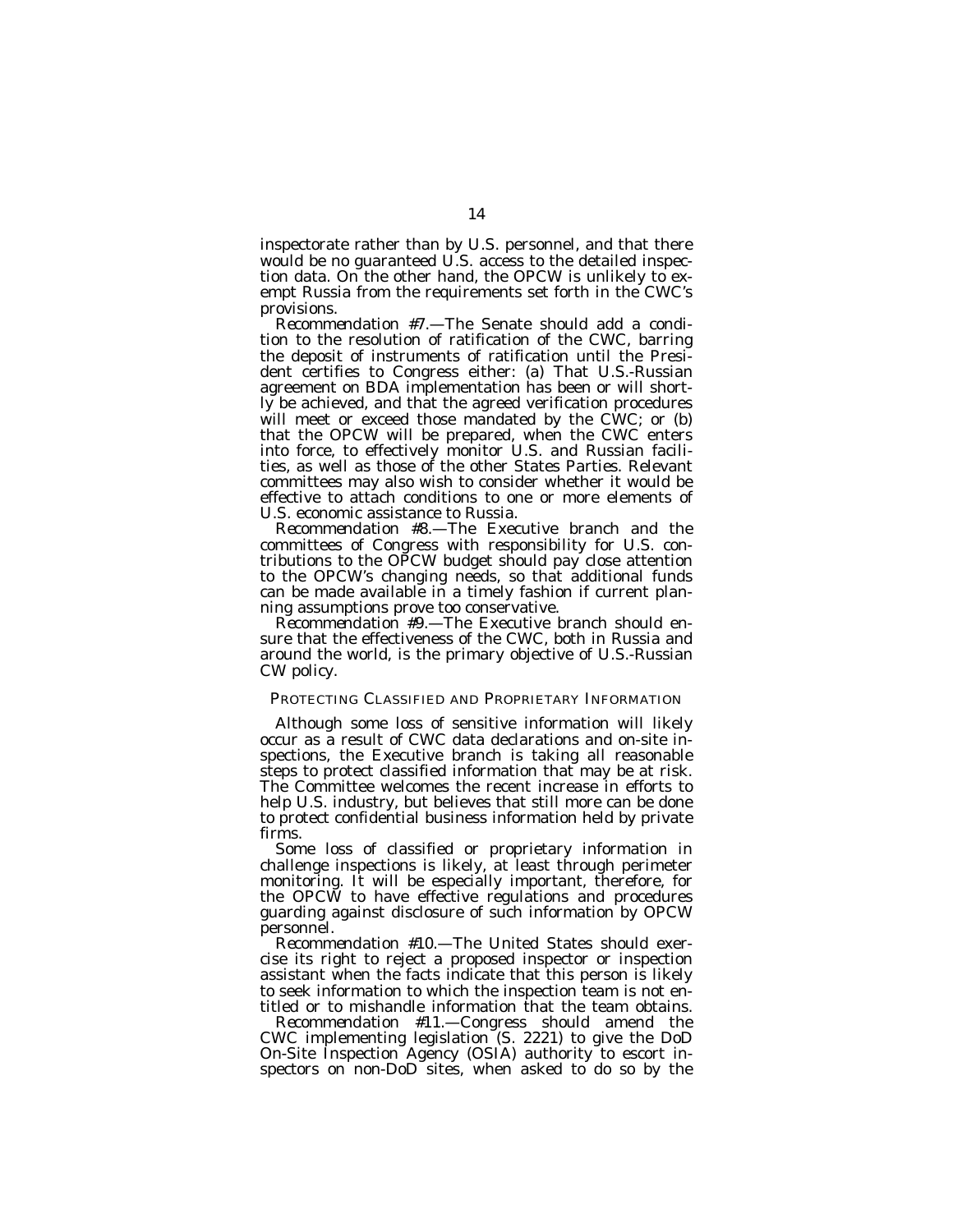owners or managers of those sites, on a non-reimbursable basis to the extent that funds are available.

*Recommendation #12.*—The Department of Commerce, with assistance from the Department of Defense, should develop a database similar to the Defense Treaty Inspection Readiness Program (DTIRP) database, to which interested firms could voluntarily contribute information on security needs at their facilities in the event of a CWC inspection.

Given industry's important role in data declarations, the first of which must be submitted by the United States only 30 days after the CWC enters into force, the risk that industry unpreparedness will lead to inaccurate U.S. declarations is a cause for concern.

*Recommendation #13.*—The Commerce Department should undertake a substantially-increased outreach program to inform companies that do not yet understand their data declaration obligations, in particular. Because U.S. ratification of the CWC may well precede enactment of implementation legislation, the Commerce Department should begin this effort now, rather than waiting for formal designation as the lead agency for this effort.

*Recommendation #14.*—The Senate Committee on Foreign Relations should pay particular attention to whether section 302 of S. 2221 provides for sufficient disclosure of information to Congress and, if necessary, to the public.

The resolution of ratification was not reported out of the Foreign Relations Committee during the 103rd Congress, so there has been no final disposition regarding either the Intelligence Committee's recommendations or the larger issue of Senate advice and consent to ratification of the Chemical Weapons Convention.

### D. NUCLEAR WEAPONS PROLIFERATION IN KOREA, RUSSIA, UKRAINE, AND CHINA

In the 103rd Congress, the Committee continued its on-going review of the Intelligence Community's assessment of the threat to U.S. national security interests and its effectiveness in monitoring the global proliferation of nuclear, chemical, and biological weapons and their delivery systems. The Committee has worked to enhance the resources devoted to this important issue in an increasingly constrained budget environment.

### IV. COUNTERINTELLIGENCE

In addition to the legislative provisions pertaining to counterintelligence which were enacted in the 2nd session of the 103rd Congress (see section II, above), the Committee devoted a substantial part of its oversight efforts to analyzing the Ames espionage case, which came to light on February 21, 1994, with the arrest of CIA employee Aldrich H. Ames and his wife, Rosario.

The Committee was first briefed on the case the day of arrests and immediately requested the CIA Inspector General to undertake an inquiry to determine what Ames had done and how he had been able to carry on such activities for a period of nine years without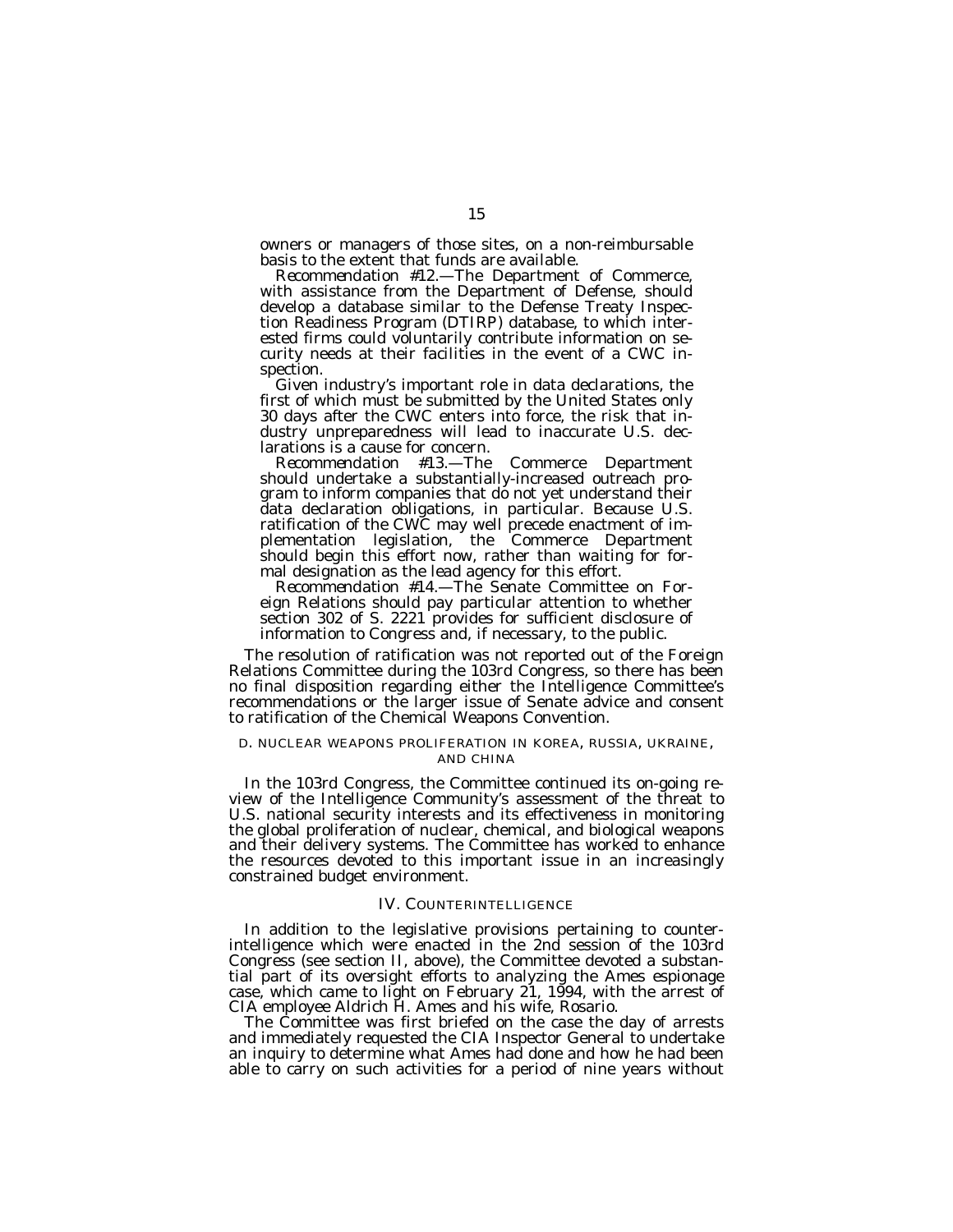detection. In the meantime, the Committee continued to receive periodic updates on the progress of the criminal investigation and undertook an extensive inquiry into the cooperation between the CIA and FBI where counterintelligence matters were concerned.

When both defendants pled guilty to charges stemming from their espionage activities on April 28, 1994, the Committee was no longer constrained in its inquiry by concerns of hampering the criminal investigation and began to look more intently into what Ames had done. Closed hearings were held on May 6, June 16, and June 28. On July 18, the staff held an all-day session with representatives of the CIA and FBI to review the case from start to finish. These proceedings were supplemented by an interview of Ames, conducted by Senator DeConcini, on August 5, 1994.

On September 24, 1994, the Committee received the first draft of the CIA Inspector General's report on the Ames case, and on September 28th held a closed hearing where the CIA Inspector General presented his report. The following day, the Director of Central Intelligence testified with respect to the disciplinary actions he had taken in response to the Inspector General's report.

On the basis of these proceedings and the report of the CIA Inspector General, the Committee, by unanimous vote, issued its own analysis of the Ames case on November 1, 1994. (See Senate Report 103–90.) In addition to criticizing the leniency of the disciplinary actions taken by the DCI, the Committee found ''numerous and egregious'' shortcomings in the way the Ames case had been handled and proposed 23 separate recommendations for change. Among the key findings, the Committee found:

The counterintelligence function at the CIA was weak and inherently flawed, and, despite numerous reports pointing out these flaws, CIA had failed to correct them;

The CIA had failed to document and address the serious suitability problems demonstrated by Ames, e.g., alcohol abuse, extramarital relationships with foreign nationals, security violations, failure to comply with agency administrative regulations;

The CIA had failed to adequately coordinate the operational activities of Ames by allowing him to meet alone with Soviet Embassy officials at a time when he had access to extraordinarily sensitive information pertaining to Soviet nationals working clandestinely with the CIA;

The CIA had failed to aggressively investigate the cases compromised by Ames with adequate resources until mid-1991, six years after the compromises occurred;

The CIA had failed to adequately limit Ames's assignments and access to classified information after suspicions concerning him had been raised; and

The CIA had failed to advise the oversight committees of the losses caused by Ames despite a statutory requirement to advise of ''significant intelligence failures.''

The FBI had failed to devote sufficient resources to the molehunt and delayed for too long in opening a formal investigation of Ames.

The Committee directed the CIA Inspector General to conduct a followup inquiry to determine the extent to which the problems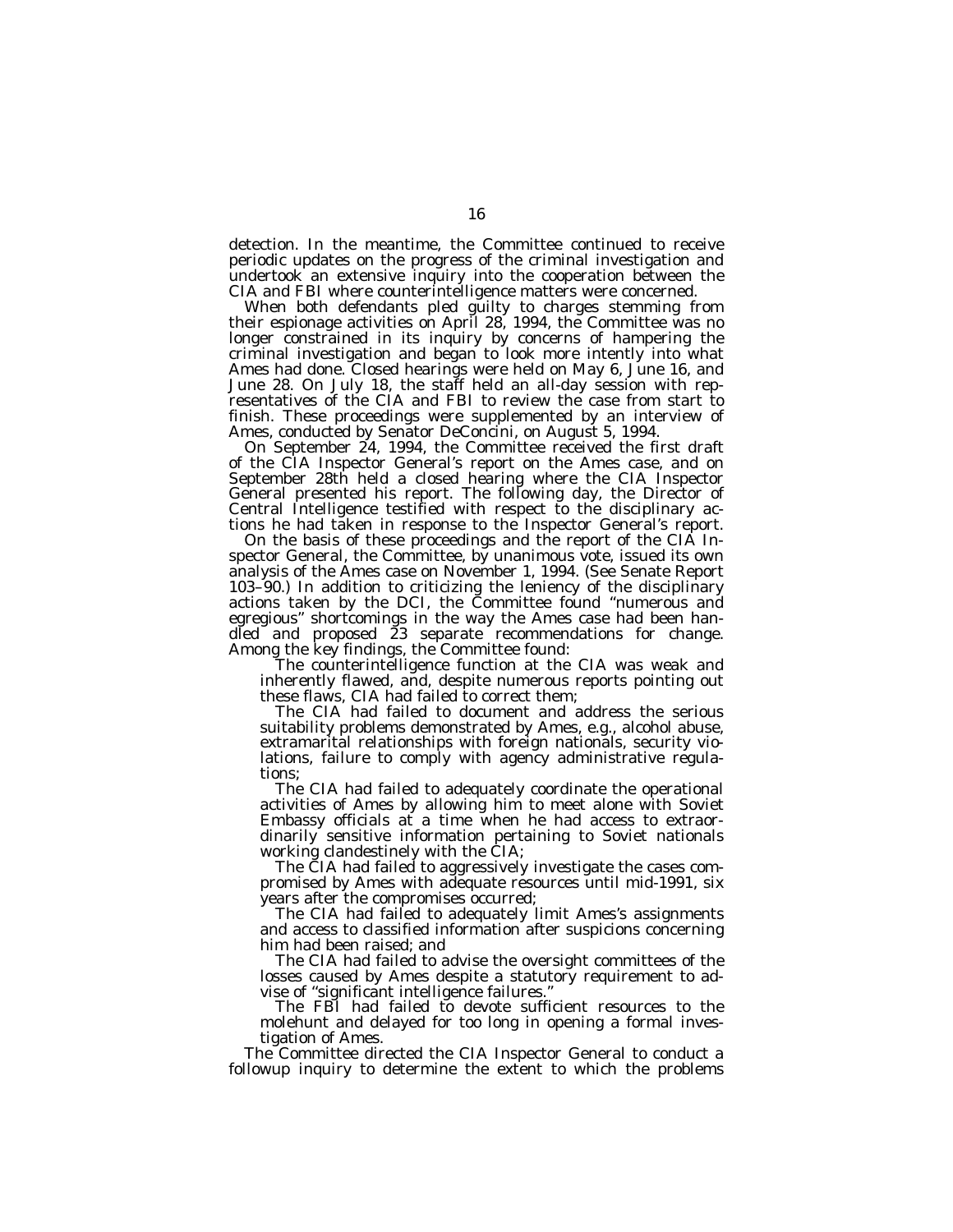noted in the Ames case have been remedied (or still exist), and provide a report to the Committee by September 1, 1995. The Committee promised continuing oversight of this area.

#### V. COUNTERTERRORISM

### A. WORLD TRADE CENTER BOMBING AND THE CIA EMPLOYEE **SHOOTING**

The bombing of the World Trade Center in New York City on February 26, 1993 awakened Americans to the fact that international terrorists are capable of acting within the borders of the United States. Six Americans were killed in that bombing. In September 1993, the case went to trial and four suspects were convicted in March 1994. To date, the FBI has not found evidence that

a foreign government was responsible for the bombing. The capability of terrorists to strike within the United States was accentuated by the killing of 2 CIA employees as they prepared to enter the CIA compound in Langley, Virginia on January 25, 1993. The prime suspect for these killings, Amir Kansi, fled the

During the 103rd Congress, the Committee held four hearings to examine the capabilities of the Intelligence Community to monitor and deter the activities of international and domestic terrorist organizations. The Committee has consistently supported increased efforts by the Intelligence Community to identify support to terrorist organizations and to counter such efforts.

#### VI. OVERSIGHT ACTIVITIES

#### A. THE NATIONAL SECURITY THREAT

On January 25, 1994 the Committee held an open hearing on the current and projected national security threats to the U.S. Testifying before the Committee were Director of Central Intelligence (DCI) R. James Woolsey, and Lt. General James R. Clapper, Jr., USAF, Director of the Defense Intelligence Agency (DIA). The witnesses discussed the threats to the U.S. and its interests from the former Soviet Union, China, and countries in other regions of particular concern (including the Middle East, North Korea, Somalia, Haiti, and Bosnia) and from transnational concerns (including the proliferation of weapons of mass destruction and their delivery systems, terrorism, and illegal drugs). The Committee's hearing transcript, ''Current and Projected National Security Threats to the United States and its Interests Abroad,'' [S. Hrg. 103–630] which included numerous unclassified responses to Committee questionsfor-the-record (QFRs), was printed and is available to the public.

#### B. COMMERCIAL AVAILABILITY OF IMAGERY

The Committee played a central role in the Administration's March 10, 1994, decision to permit the commercial sale of medium resolution imagery and imaging equipment.

Long concerned about the intelligence industrial base and the growth of foreign competition in the commercial remote sensing field, the Committee held a closed hearing on June 10, 1993, to learn from government and private sector experts how the entry of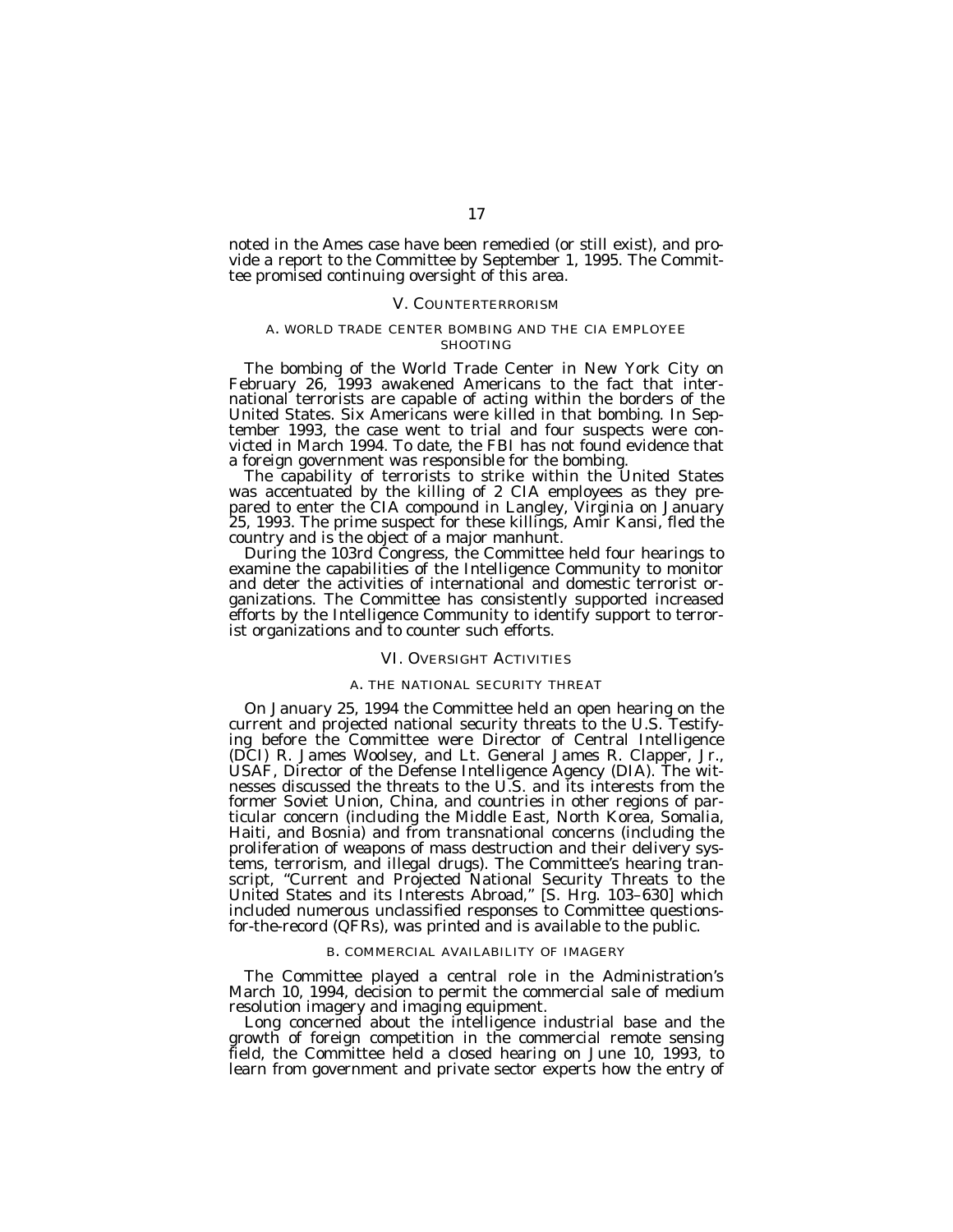U.S. medium resolution imaging technology into the commercial remote sensing market would affect U.S. national security interests and the U.S. intelligence industrial base. The Committee held a second open hearing on this topic on November 17, 1993, for the purposes of acquainting the public with the issue and learning the Administration's progress in producing a government-wide policy on commercial remote sensing. On December 9, 1993, Chairman DeConcini, Vice Chairman Warner, and Senator Robert Kerrey wrote to President Clinton to note that ''there are substantial commercial opportunities for United States businesses to sell satellite imagery systems and products without in any way placing U.S. intelligence capabilities and methods at risk'' and urging the Administration to more aggressively support such sales. On March 10, 1994, the Department of Commerce announced that the Administration would henceforth permit the foreign sale of remote sensing technology, within the context of a licensing regime that would protect U.S. national security interests.

#### C. ECONOMIC INTELLIGENCE

During the spring and summer of 1993, the Committee under- took an extensive review of economic intelligence to ascertain the nature and extent of the Intelligence Community's efforts in this area. After a series of staff visits and briefings, the Committee held two closed hearings on this subject to hear testimony from representatives of the CIA, the NSA, the FBI, and the Departments of State and Commerce. These closed hearings were followed on August 5, 1993, with an open hearing to receive testimony from private sector representatives, to include John F. Hayden, Corporate Vice President, the Boeing Company; Thomas Faught, Jr., Faught Management Group, Boyden Associates; and Mark M.<br>Lowenthal, Senior Fellow, Congressional Research Service.

On the basis of this review, the Committee concluded that while the area of economic intelligence continued to lack overall direction and guidance at the national level, the ongoing activities of intelligence agencies appeared to be consistent with U.S. laws, policy, and objectives, and appeared to be producing beneficial results, both from the standpoint of U.S. policymakers and U.S. commercial interests.<br>This assessment was confirmed during a closed hearing held by

the Committee in July 1994, where representatives of the Departments of State and Commerce testified with respect to several cases where intelligence reporting in the economic area had led to tangible benefits for U.S. commercial interests. While the Committee noted the continued lack of overall policy direction in this area, it was satisfied with the progress being made in the absence of such direction.

No further action was taken on this subject during the 103rd Congress.

### D. CLIPPER CHIP/DIGITAL TELEPHONY

During the 103rd Congress, the Committee explored two initiatives proposed by the Clinton Administration to deal with problems posed by advancing technologies which threatened to hamper or thwart the ability of intelligence and law enforcement agencies,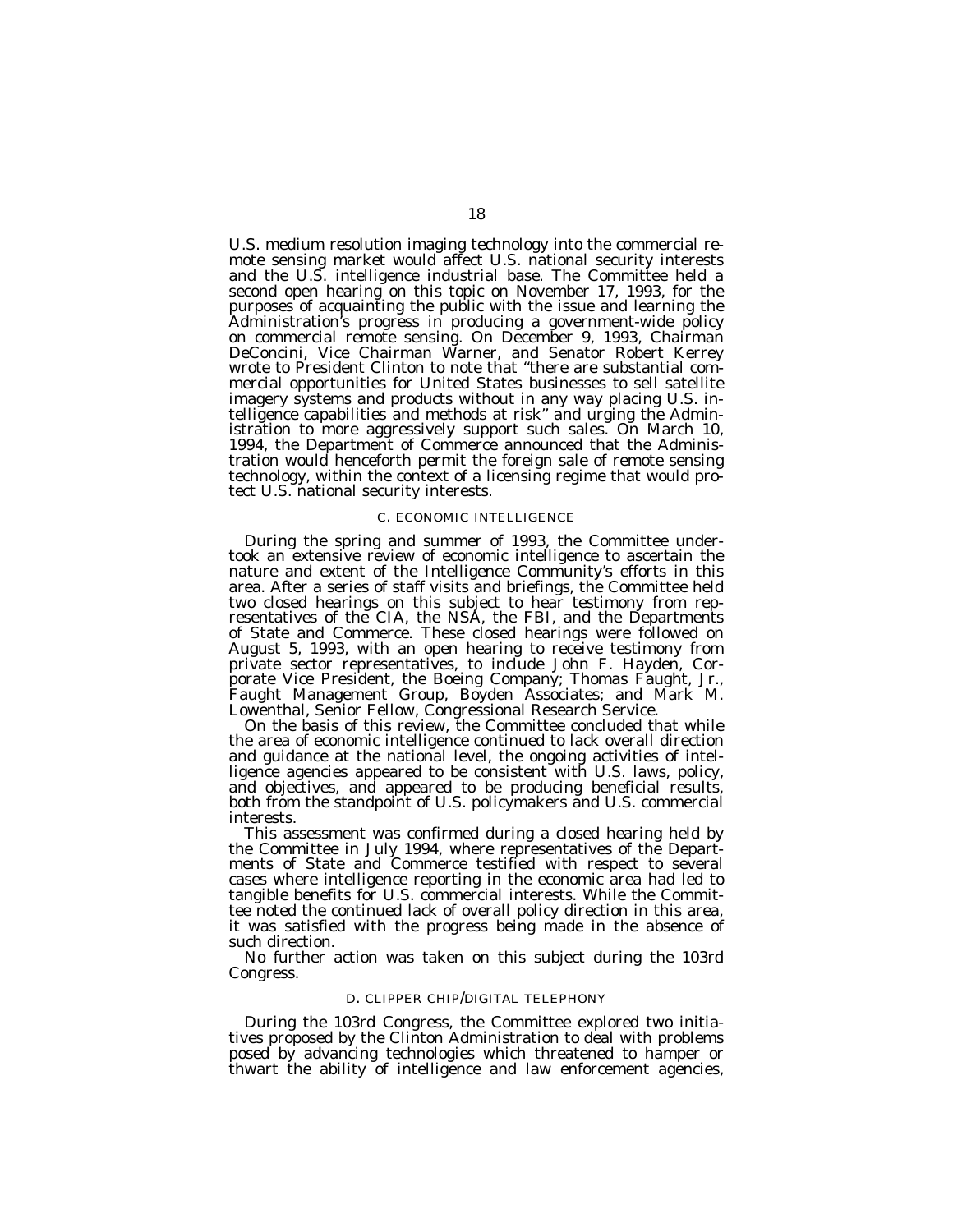acting pursuant to existing law and policy, to intercept electronic communications for foreign intelligence or counterintelligence purposes. While the concern which motivated both initiatives was principally that the government's ability to conduct wiretaps for law enforcement purposes be preserved, both initiatives also affected foreign intelligence and counterintelligence equities.

The first of these initiatives, and the one which received the most attention from the Committee, was the so-called ''clipper chip'' proposal. This proposal was prompted by the growing concern that the encryption of telecommunications was becoming increasingly sophisticated and would in time become increasingly widespread, and that law enforcement and intelligence agencies, acting pursuant to applicable law and policy, would be unable to decrypt such communications. The Administration plan envisioned the Government henceforth purchasing only secure telephones that used a special computer chip, called a ''clipper chip,'' to encrypt conversations over such telephones. While the clipper chip telephone would provide excellent security, the Government would retain a special ''key'' that would allow it to decrypt conversations encrypted with the clipper chip. This key would be in two parts, each part to be held by a designated ''key escrow agent,'' who would provide access to authorized law enforcement agencies when presented with a court order or warrant. These ''key escrow agents'' were to be designated by the Attorney General.

While the proposal did not require U.S. manufacturers of encryption software to use the ''clipper chip'' in the manufacture of such software for sale to the public, the Administration assumed that, since the Government was by far the largest user of secure telephones, manufacturers would, as a matter of economic practicality, conform to the Government standard.

The Administration's proposal envisioned that U.S. companies would be able to secure export licenses to use ''clipper chip'' devices outside the United States to secure their communications abroad, and left open the possibility of sale of clipper chip telephones to foreign governments.

After a series of staff-level meetings with Administration officials and representatives of the private sector, the Committee held a closed hearing on the clipper chip proposal on June 17, 1993, receiving testimony from representatives of the government agencies principally involved in developing the proposal. This was followed by a series of written questions to the agencies involved to explore various issues raised at the hearing. The Committee took no legislative or budgetary action with respect to the "clipper chip" proposal. Congress, however, enacted new legislation in November, 1993, which called for a comprehensive review of national cryptography policy by the National Research Council, the principal operating element of the National Academy of Science (see Public Law 103–160). The Administration announced that it would defer further implementation of the ''clipper chip'' initiative pending the outcome of this review.

The second initiative reviewed by the Committee was the Administration's proposed legislation to address the problem posed by ''digital telephony.'' The problem arises as telephone companies switch to digital communications to transmit voice patterns more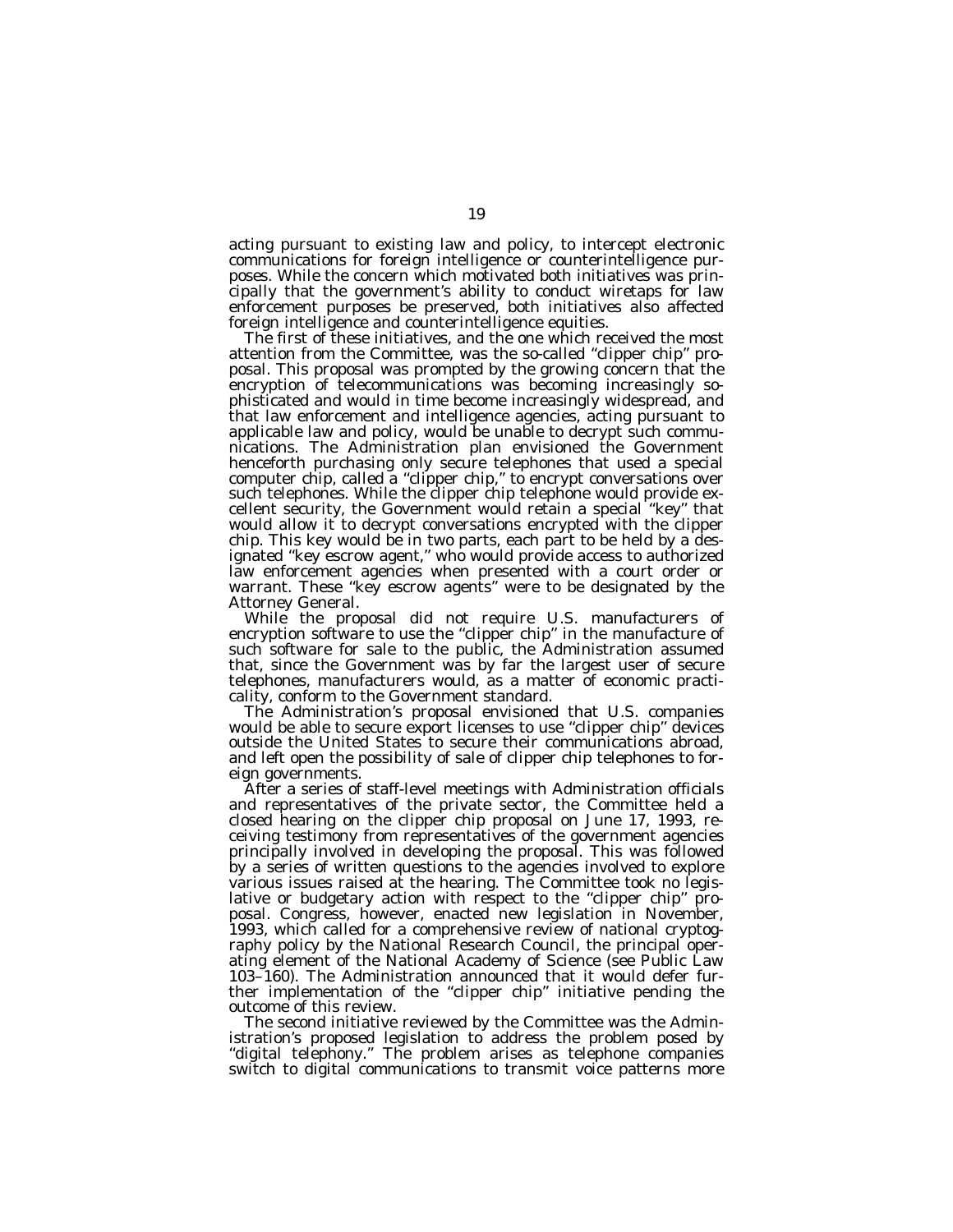efficiently over telephone lines. If lines carrying such digital signals are wiretapped, the conversations transmitted by such signals are unintelligible unless the digital signals carrying the conversations are processed through software that makes the conversations intelligible. The Administration's proposed legislation would require the providers of telephone services to make such software conversion possible so that targeted conversations could be isolated and made intelligible to authorized federal agencies, acting pursuant to law-

ful authority. The legislation drafted by the Administration was considered by the Committees on Judiciary of the House and the Senate. While this Committee held no hearings on the legislation and took no official position with regard to the proposal, Chairman DeConcini, acting in his personal capacity, did provide testimony to the Judiciary Committees in support of the need for legislation, albeit with certain reservations concerning the Administration's proposal. In October, 1994, the Judiciary Committees agreed to a modified version of the legislation proposed by the Administration, which was ultimately enacted into law. (See Public Law 103-414)

### E. SSCI AUDITS AND INVESTIGATIONS

The audit staff was created in 1988 by the Committee to provide ''a credible independent arm for Committee review of covert action programs and other specific Intelligence Community functions and issues.'' The Audit and Investigations staff has brought a new dimension to the oversight capability of the Committee by the depth and quality of the program reviews it has provided. During the 103rd Congress the staff conducted seven individual program reviews and assisted on a number of other critical Committee activities.

One of the most noteworthy projects undertaken by the Audit and Investigations staff was the review of the new NRO Headquarters project. The staff reviewed the construction project's cost and schedule estimates, and overall requirements and management. The key conclusions of the staff's review were that the full and comprehensive project costs were not provided to the Committee by the NRO; the budget for this project was not appropriately presented in the annual NRO budget submissions to our Committee; and the new NRO Headquarters facility significantly exceeded the NRO's space requirements, which caused the project costs to be higher than necessary.

As a result of the Members' concerns about the new NRO Headquarters facility, the President advised the DCI and Secretary of Defense to make public the existence of the new NRO Headquarters facility. This was done on August 8, 1994. On August 10, 1994 the Committee held a public hearing to express their concerns to NRO and Intelligence Community officials. At that hearing, witnesses acknowledged NRO failures. For example, DCI Woolsey stated, ''If this [construction project] were begun today, \* \* \* there's no question it would be done differently.'' The NRO project director added, ''We have been negligent, clearly negligent, for not showing the budget breakout for this project.''

The DCI and Secretary of Defense also committed to further review of the NRO headquarters project to consider if there were fail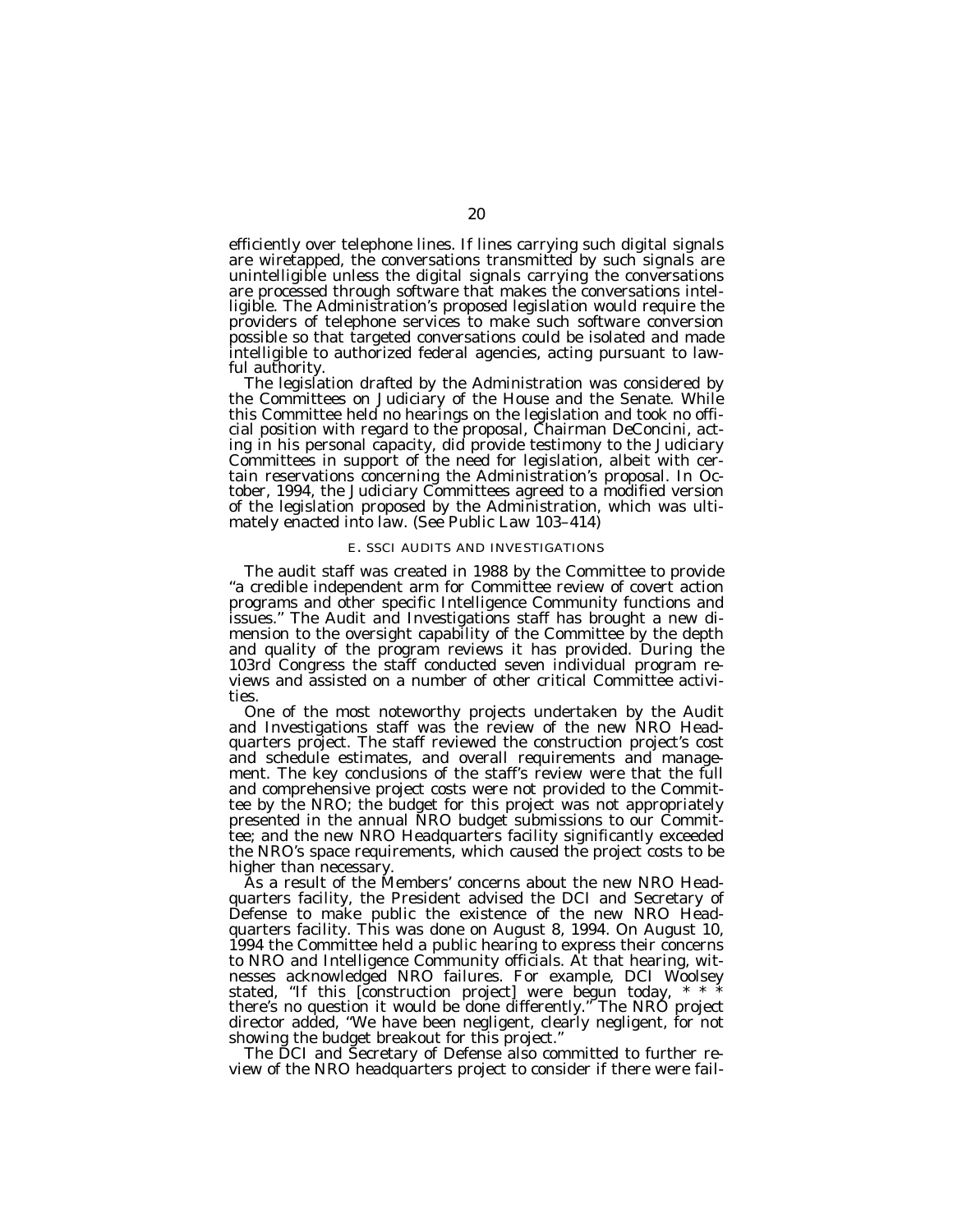ures in the process, and identify potential cost savings, if any. That review upheld the Committee's concerns. The DCI/Secretary of Defense Review Team concluded, among other things, that the NRO failed to follow appropriate budget guidelines for communicating the costs of the new headquarters project to the Congress and that there had been an insufficient review of the project's space requirements, which resulted in an oversized facility which could house as many as 1,000 additional people.

As a result of the Audit and Investigations Team efforts, the Committee took several actions which are designed to strengthen oversight of intelligence facilities. For example, Section 601 of the Intelligence Authorization Act for Fiscal Year 1995 placed certain

limitations upon the funding authorized for the NRO, including:<br>suspending \$50 million in funding until further examination<br>of the project was done,<br>allowing no further construction of NRO facilities unless De-<br>partment of

tion are adhered to, and

placing a cap on the new NRO headquarters construction costs.

Section 602 of the conference report established procedures for congressional notification and approval of certain intelligence community construction and improvement projects.

### F. RELEASE OF JFK DOCUMENTS

Public Law 102–526, the "President John F. Kennedy Assassination Records Collection Act of 1992," mandated the expeditious disclosure of records relevant to the assassination of President John

F. Kennedy. In the spring of 1993, the Senate Select Committee on Intel- ligence identified 175 archived boxes of material as having possible relevance to the assassination. A page by page review by Committee staff was completed by August 1993 and resulted in the identi-

fication and cataloging process, agencies with equities in these documents were invited by the Committee to conduct a security review of the 34,000 pages. Ninety-nine percent of the documents were declassified. The Committee transmitted all declassified and redacted documents directly to the National Archives. Classified documents are being held by the

The process of identification, cataloguing, security review and transmittal to the Archives for public release was completed in August of 1994.

#### G. NORTH AMERICAN FREE TRADE AGREEMENT (NAFTA)

Committee members held a November 4, 1993, open hearing to explore NAFTA's potential impact on U.S.-Mexico relations, hemispheric ties, the pace of Mexican economic reform and narcotics trafficking. The CIA's National Intelligence Officer for Economics testified that NAFTA's implementation would likely facilitate greater openness and competitiveness in Mexico's political system, stimulate greater economic change and growth in Mexico and enhance efforts by the United States to promote export-oriented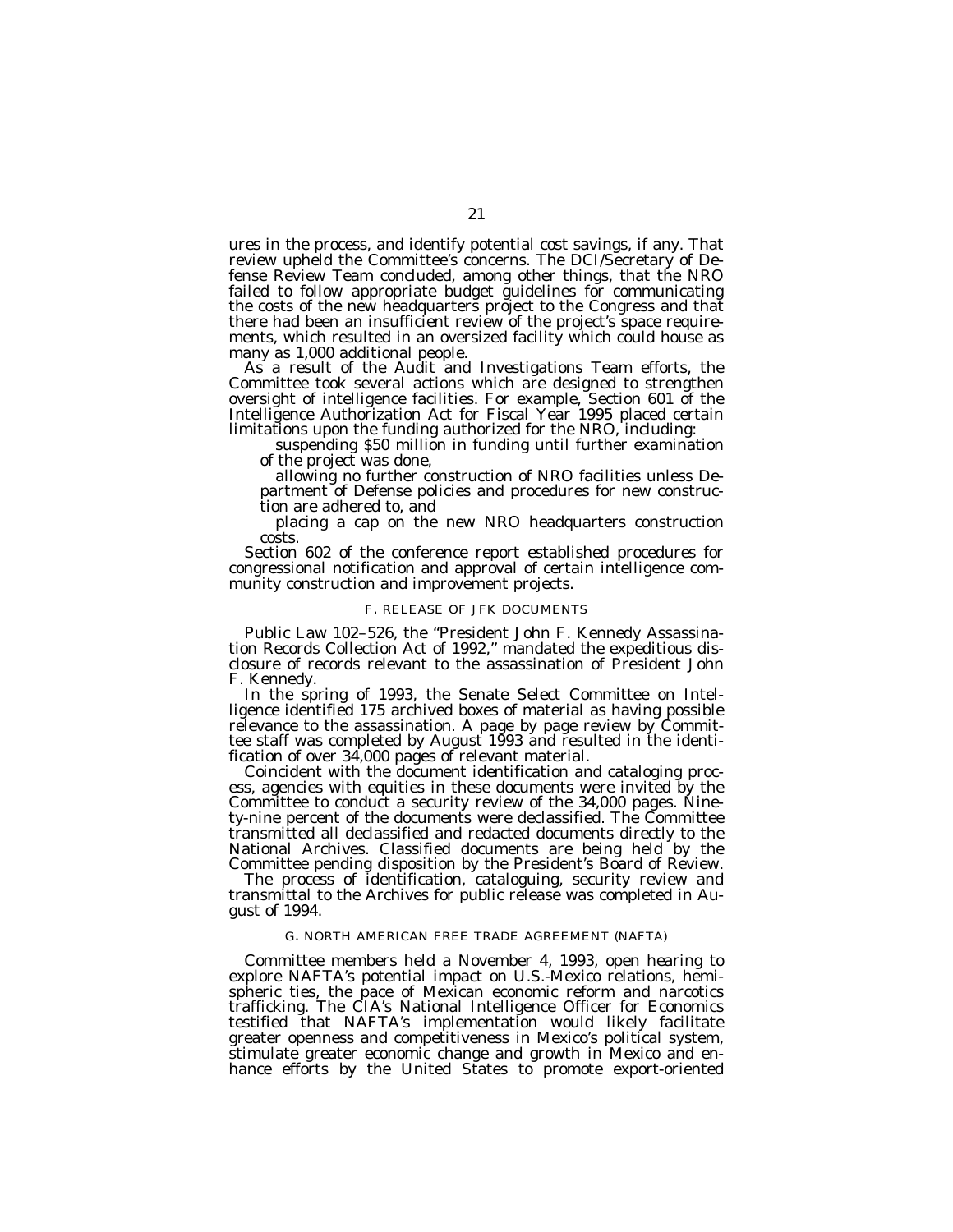growth policies and internal reform programs throughout the Hemisphere. Representatives of the U.S. private sector and academe presented testimony emphasizing the far-reaching economic implications of NAFTA.

#### H. COVERT ACTION

Covert action funding represents a small and shrinking fraction of the intelligence budget. However, mindful of the need to ensure that covert activities serve an agreed foreign policy objective and are conducted in accordance with American law and values, the Committee devoted a substantial amount of oversight to this topic. In addition to regular periodic reviews, the Committee convened special sessions to consider new activities initiated by the President. The Committee also acted in the FY 1995 budget process to ensure that the Central Intelligence Agency's covert action capability remained sufficient to respond to short-notice requirements.

#### I. RUSSIAN/EASTERN EUROPEAN ORGANIZED CRIME

A serious problem since the end of the Cold Car has been the apparent growth of Russian organized crime. Within Russia, crime has become the most serious public issue, with some treating the growth of organized crime as a real threat to the future of democratic and free market reforms in Russia. The international reach of Russian organized crime has raised concerns in Europe because of the reported involvement of Russian organized crime elements in everything from stolen car rings to drug smuggling and nuclear proliferation. Russian organized crime activity has also reached America, involving major criminal activities in New York and Los Angeles and other areas as well.

The Committee and its staff have engaged in a series of oversight activities intended to focus high level attention on the Russian/ Eastern European organized crime problem and ensure that our intelligence response to this problem is timely, adequately supported, and fully coordinated with our law enforcement efforts. The Committee notes with regret that the issuance of a formal executive branch policy delineating the foreign intelligence/law enforcement interface in this area is now more than a year overdue, despite vigorous attempts by the Committee to urge the policymaking process to completion. The subject, and the intelligence/law enforcement interface policy, will remain special subjects of Committee interest in the 104th Congress.

### J. ENVIRONMENTAL TASK FORCE HEARING

The Committee has been working with the Intelligence Community on efforts to use intelligence assets and data to assist environmental scientists and federal agencies with an environmental mission. Since its inception, the Environmental Program has taken numerous steps to determine the role classified systems and data can play in environmental science.

In 1993, the Committee initiated a study of the potential use of classified systems in support of the environmental missions of appropriate federal agencies, including the Environmental Protection Agency (EPA), the Federal Emergency Management Agency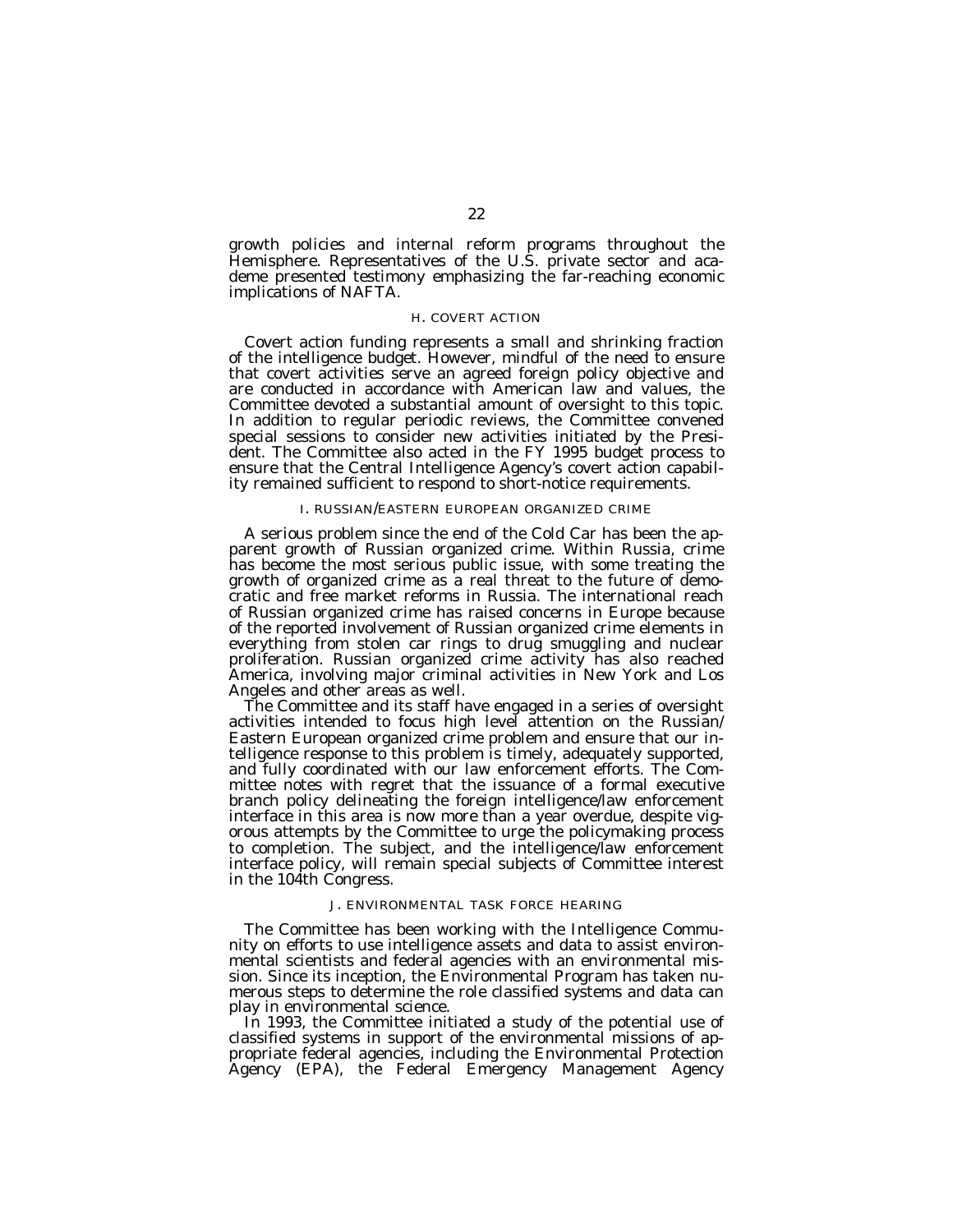(FEMA), and the Departments of Interior (including USGS), Transportation, Commerce (including NOAA), Agriculture, Defense, and

The study was completed in May 1994, and affirmed the significant potential benefits of this effort in providing unique environmental information to federal agencies. The Committee directed the Environmental Program to shift its focus to this effort, and has emphasized the importance of closer coordination between the Intelligence Community and federal agencies with environmental data needs.

On August 4, 1994, the Committee held a hearing to provide Committee members with detailed information relating to the efforts of the Environmental Program. CIA's Deputy Director for

Science and Technology testified.<br>During 1994, the Committee did express specific concerns regard-<br>ing the focus and budget of the Environmental Program, and took steps to resolve these concerns.

#### K. NSA SUPPORT TO LAW ENFORCEMENT/SIGINT POLICY

The Committee, while in agreement with the National Security Agency's need to protect intelligence sources and methods and the constitutional imperative prohibiting practices that infringe upon individual rights, is nonetheless of the view that the National Security Agency can and should do more than it has done in the past in foreign intelligence collection to support U.S. law enforcement. The Committee believes that the threat to domestic tranquility posed by international organized crime of all kinds, but especially international illegal drug trafficking, is so great that NSA's past conservative approach to this problem does not meet the American people's expectation that their government will fully exert its resources and capabilities in their defense. Accordingly, in section 810, "Counternarcotics Targets Funding," of Public Law 103-359, *the Committee increased funding directed against the narcotics target by \$5 million and directed that ''\* \* \* a detailed operations plan with special emphasis on the United States/Mexico border and including the participation of the National Security Agency, the Federal Bureau of Investigation, the Drug Enforcement Administration, and the United States Customs Service \* \* \* '' be completed and provided to the Committee by November 15, 1994.* The Committee is gratified by NSA's initial response to the Committee's directions and views and expects that the Agency, in close coordination with the Department of Justice, will make the maximum effort permitted under the law, with full respect for the constitutional protections afforded all U.S. persons. This is another area where the executive branch's formal policy on the foreign intelligence/law enforcement interface, which is more than a year overdue, can make a positive difference.

#### L. AIRBORNE RECONNAISSANCE

The Committee undertook three significant actions affecting airborne reconnaissance programs and activities in the 103rd Congress: (1) The placing of additional safeguard conditions on the tactical UAV program to ensure that the warfighter gets a tactical UAV that works; (2) the reversal of the proposed transfer of the U–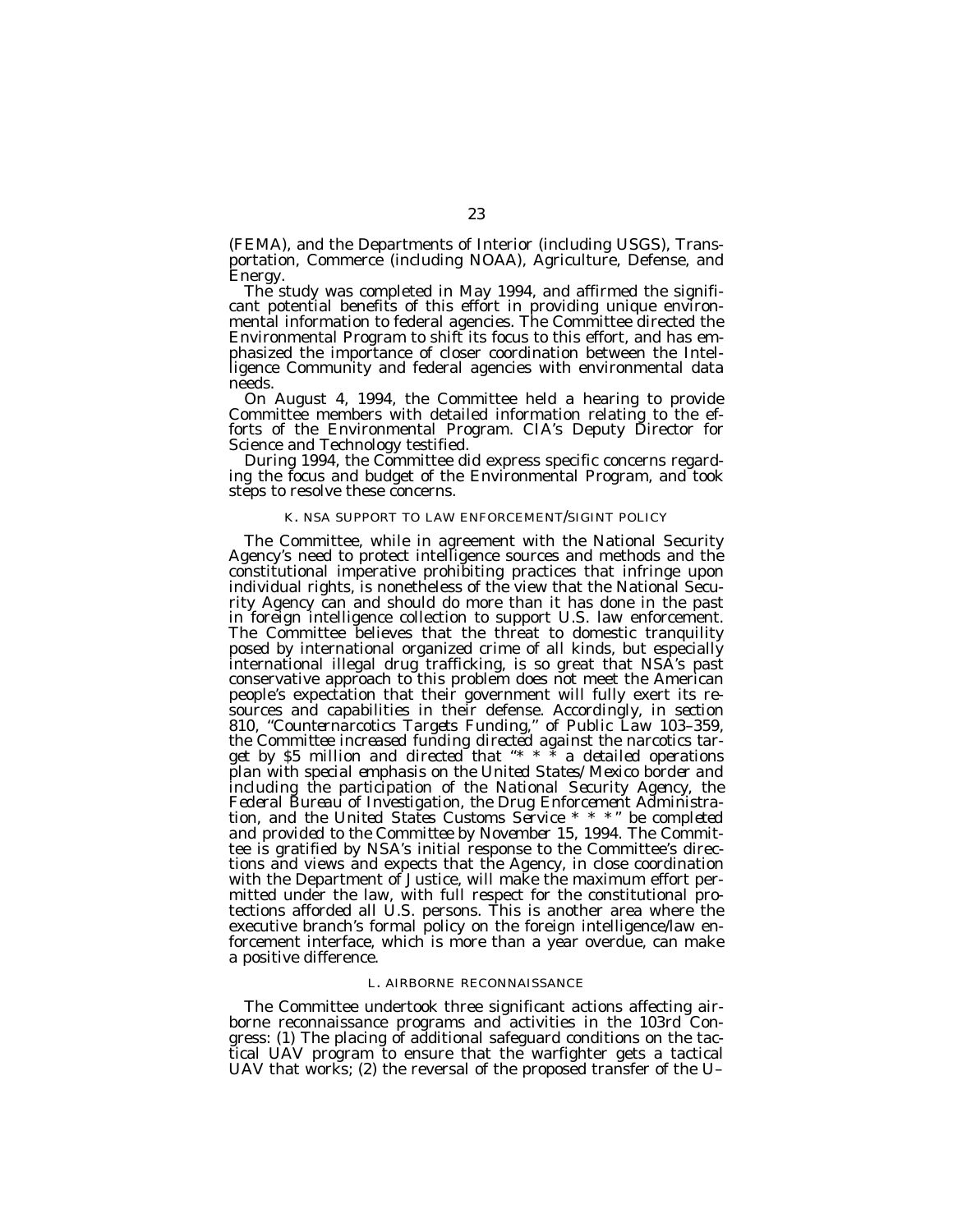2 airborne reconnaissance program to the Tactical Intelligence and Related activities (TIARA) aggregation; and (3) the consolidation of governmental efforts into a new organization responsible for the development and acquisition of all unmanned aerial vehicles (UAV).

The Committee strongly supported the HUNTER UAV system which is designed for short-range reconnaissance in direct support of tactical commanders. However, the Committee noted early on that the HUNTER UAV system had experienced several fundamental problems during its development and early procurement efforts. The Committee feared that past concerns were not resolved, and that as of April 1994, the HUNTER program included an insufficient and unrealistic testing schedule, extremely poor logistics support, engine design problems, and questionable program management. Five UAV crashes/mishaps between June and October of 1994 attested to the significance of the HUNTER problems. While DOD restructured the HUNTER program in the middle of the Congressional budget cycle, the SSCI was instrumental in an amendment that established additional safeguards.

In 1994, the Administration proposed transferring the U–2 program to TIARA on the basis of consolidating management of certain functional areas such as airborne reconnaissance, rather than according to the current statutory framework governing intelligence programs and activities, specifically, the distinction between national and ''solely'' tactical intelligence. At the insistence of the SSCI, funding and oversight responsibility for the U–2 airborne reconnaissance capability was retained in the DCI's National Foreign Intelligence Program. The Committee included in its public report accompanying the FY 1995 Intelligence Authorization Act language requiring prior Congressional notification of any further proposed transfers of programs out of the National Foreign Intelligence Program.

In response to Congressional concerns, the Secretary of Defense established the Defense Airborne Reconnaissance Office (DARO) in November of 1993. Its Director was given responsibility for managing the development and acquisition of all joint Service and Defense-wide manned and unmanned airborne reconnaissance capabilities including vehicles, sensors, data links and data relays. In support of DARO's stated goal ''to bring management attention, order, and efficiency to tactical airborne reconnaissance development and acquisition,'' the Committee negated the President's request to allow a duplicative UAV developmental effort by a non-DoD agency. The Committee noted that such a bifurcation of responsibilities would clearly have duplicated DARO's charter and capability to develop and acquire UAVs. The Committee did not understand the Administration's need for, or the practicality of, authorizing two U.S. Government activities to develop separate UAV programs.

#### M. PUBLICATION OF BOOKLET ON CONGRESSIONAL OVERSIGHT

Principally in response to the growing number of requests received from foreign governments for information regarding the U.S. system of oversight, the Committee approved the publication of a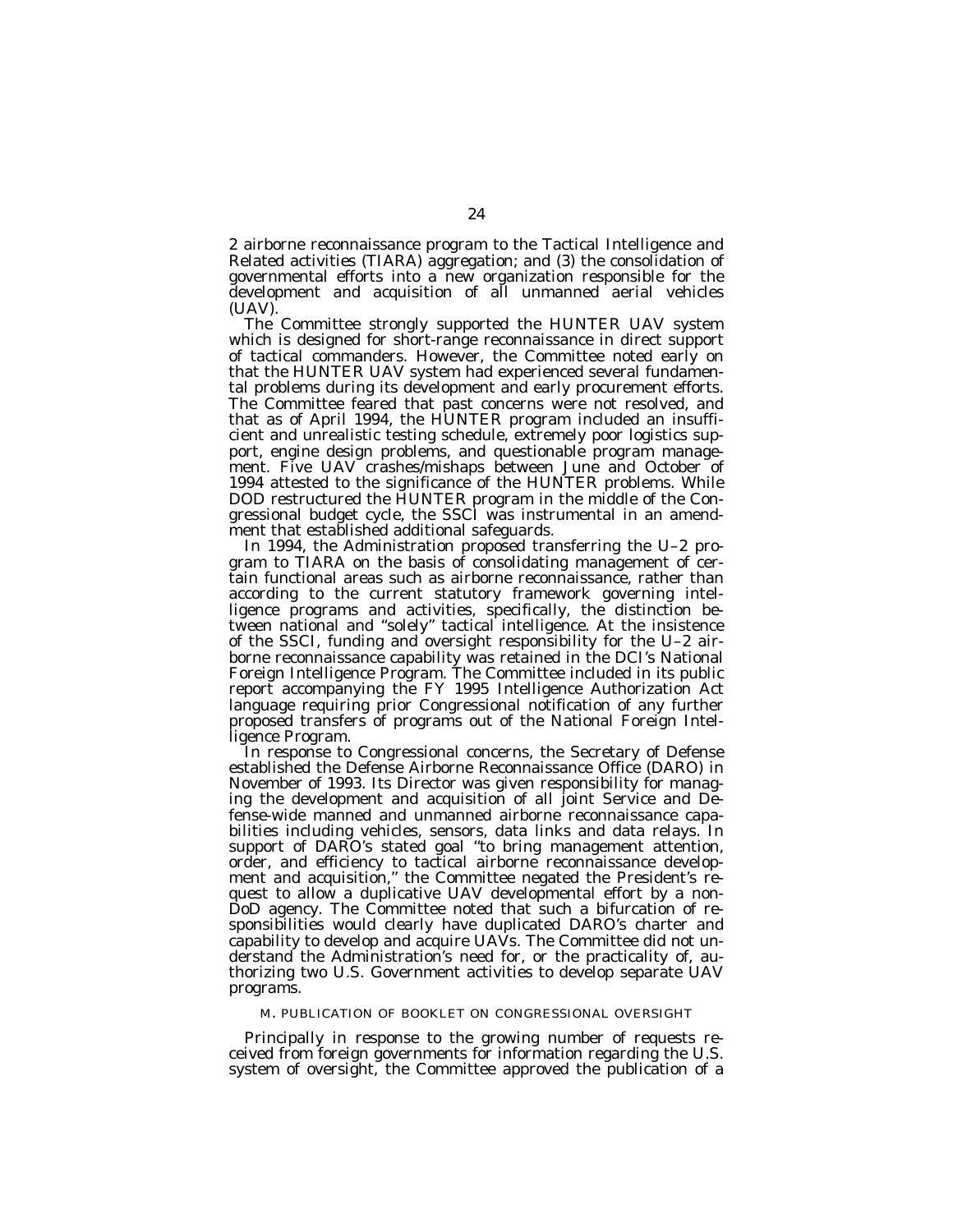new booklet in the fall of 1994 entitled ''Legislative Oversight of Intelligence Activities: The U.S. Experience.'' (Senate Report 103–88)

The booklet contains a narrative which traces the evolution and accomplishments of the congressional intelligence committees, and explains how the committees are organized and function. The appendix to the booklet contains the pertinent statutes, congressional rules, and executive branch policy documents regarding the congressional oversight process, as well as several recent commentaries on the subject.

#### VII. FOREIGN INTELLIGENCE

#### A. HAITI

The Committee held six closed hearings and briefings exclusively on Haiti and discussed the evolving Haitian situation during several additional closed hearings in a 13-month period beginning September 1993. Members focused on the controversy surrounding the CIA's psychological profile of President Jean- Bertrand Aristide, the impact of the embargo, the political situation in Haiti and military plans surrounding the September 19, 1994 U.S. intervention in that country.

### B. BOSNIA

The conflict in the Republic of Bosnia-Hercegovina was an area of intensive focus for the Committee throughout the 103rd Congress. The Committee held numerous closed briefings and hearings on the situation in Bosnia and the adequacy of intelligence support to U.S. Government efforts in Bosnia. These briefings and hearings provided the Committee with intelligence assessments of the military situation in Bosnia; the likely impact of potential U.S. military actions; the potential for achieving a negotiated settlement; and the effectiveness of sanctions enforcement efforts. In addition, the Committee examined the intelligence community's role in the international community's efforts to investigate war crimes in Bosnia.

#### C. SOMALIA

During the 103rd Congress, the Committee held a number of closed briefings on the U.S. involvement in the United Nations military effort in Somalia (UNOSOM). The Committee also addressed this issue in open session during the January 25, 1994 open hearing on ''Current and Project National Security Threats.'' In their testimony and responses for the record, both DCI Woolsey and DIA Director General Clapper expressed their pessimistic views of the United Nations' ability to reach a peaceful, long-term settlement of the clan warfare in Somalia after the March 31, 1994, withdraw of U.S. forces.

### D. CUBA

The Committee held an open hearing on July 29, 1993, to assess U.S. policy toward Cuba and the prospects for political and economic change in that country. The National Intelligence Officer for Latin America testified that without profound economic reforms the Castro government will be increasingly at risk if it cannot bring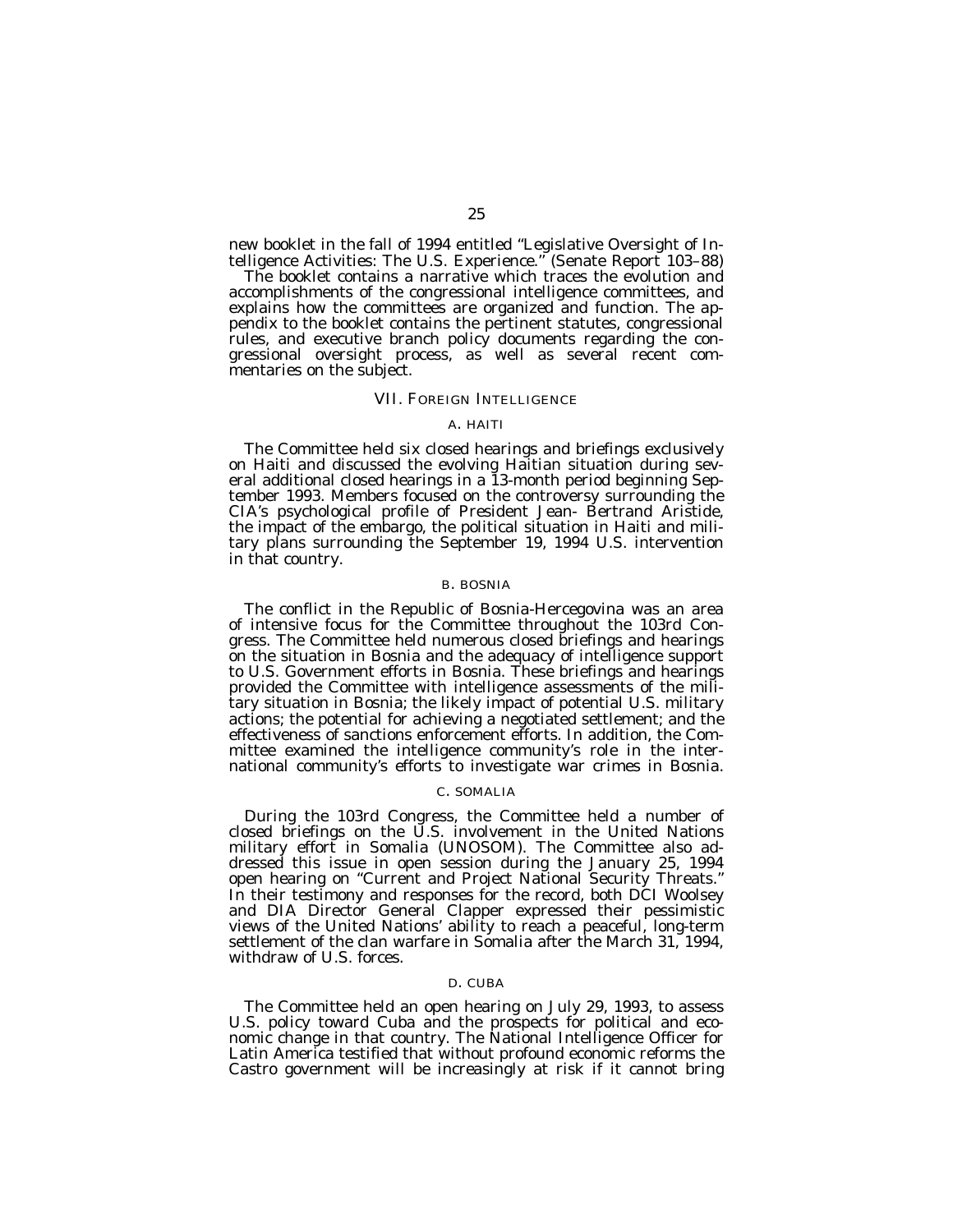significant relief to the population. Other witnesses told the Committee that a peaceful transition to democracy in Cuba is a vital U.S. interest. Witnesses from the private sector differed in their assessments of U.S. policy, with some arguing that the U.S. embargo against Cuba has failed in promoting a democratic transition and others suggesting that with economic pressure on Castro increasing, now is not the time to relieve that pressure by lifting the U.S. embargo.

#### E. U.N. INTELLIGENCE SHARING

With the expansion of the United Nations role in multilateral peacekeeping and inspection regimes, the Committee heard testimony from U.S. officials on U.S. policy and practices in providing

intelligence support to the United Nations for these efforts. The Committee expressed several concerns in this area, particularly concerning the security implications for intelligence sources and methods where intelligence information is provided to the U.N. The Committee will continue to examine this issue in the 104th Congress.

#### F. NORTH KOREA

In view of the crisis generated by the North Korean's military ac- tivities and nuclear weapons program, North Korea was the focus of considerable Committee time and energy during the past two years. The Committee conducted six hearings dedicated to intelligence analysis and capabilities on North Korea's vast military build-up, its unstable political regime, its fragile economy, its development of a nuclear weapons program, and its development and proliferation of missiles.

Two specific issues of particular focus for the Committee were the death of President Kim II Sung in July 1994, which raised many questions about the succession of his son Kim Chong-il and his command and control of the country. And the October 21, 1994, nuclear agreement between the United States and North Korea. In December 1994, the Committee held a hearing on this nuclear agreement to address the capability of the United States intelligence community to monitor North Korea's compliance.

#### VIII. CONFIRMATIONS

#### A. DCI R. JAMES WOOLSEY

On February 2, 1993, the Committee held a public hearing on the nomination of R. James Woolsey to be Director of Central Intelligence. A partner in the Washington law firm of Shea & Garnder, Mr. Woolsey had previously served as Ambassador and U.S. Representative to the Negotiation on Conventional Armed Forces (CFE) and as a Delegate to the START talks from 1983–1986. He had also served as Under Secretary of the Navy during the Carter Administration.

Mr. Woolsey testified on his own behalf at the confirmation hearing. There were no other witnesses.

On February 3, 1993, the Committee reported Mr. Woolsey's nomination to the Senate by a vote of 15–0. The nomination was confirmed by the Senate by voice vote later that same day.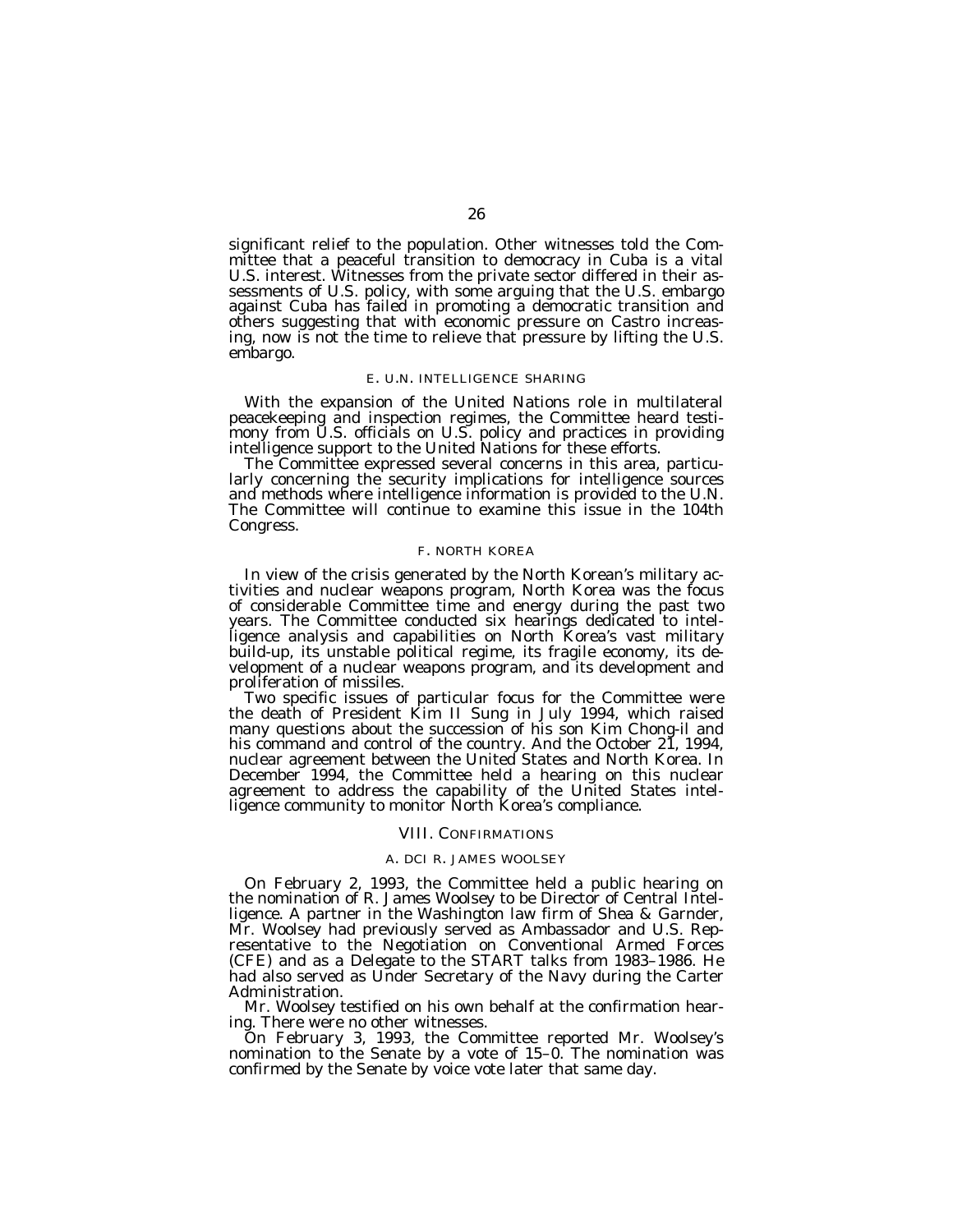### IX. SECURITY

#### A. DECLASSIFICATION OF INTELLIGENCE DOCUMENTS

During the 103rd Congress, the Committee took the lead in a number of efforts to declassify previously classified material by the Executive Branch. In total, the Committee has coordinated with the Executive Branch over 36,400 pages of material that has been declassified and made available to the public. The following is a compilation of the declassification efforts pursued by the Committee:

| Subject                                                                                                                                                             | Page count     | <b>Status</b>   |
|---------------------------------------------------------------------------------------------------------------------------------------------------------------------|----------------|-----------------|
|                                                                                                                                                                     | 20             | Pending.        |
|                                                                                                                                                                     | 1762           | Complete.       |
| SSCI Transcript, Testimony of Elliott Abrams on December 8, 1986 (SSCI# 92-5853)                                                                                    | 116            | Complete.       |
| SSCI Transcript, Hearing on the North American Free Trade Agreement on September<br>22, 1993 (SSCI# 93-4125).                                                       | 50             | Denied in full. |
| Senate Iran/Contra Committee Transcript Excerpt re: Discussions with Iranian Rep-<br>resentatives regarding U.S. Hostages (SSCI# 94-0964).                          |                | Complete.       |
| CIA/FBI Memorandum of Understanding regarding Activities of Present or Former CIA<br>Officers or Employees That Are of Counterintelligence Concern (SSCI# 94-1684). | 4              | Complete.       |
| SSCI Transcript, Hearing of "ISA" on September 25, 1987 (SSCI# 94-2156)                                                                                             | 40             | Pending.        |
| SSCI Transcript, Hearing on Honduran Interrogation Manual, June 16, 1988 (SSCI# 94-<br>$2162$ ).                                                                    | 43             | Complete.       |
|                                                                                                                                                                     | 43             | Pending.        |
| CIA Memorandum regarding Aldrich Ames, December 5, 1990 (SSCI# 94-2831                                                                                              | $\mathfrak{D}$ | Complete.       |
| SSCI Transcript re: Interview with Aldrich Ames, August 5, 1994 (SSCI# 94-2922 Sani-<br>tized Version).                                                             | 108            | Complete.       |
|                                                                                                                                                                     | 46             | Complete.       |
|                                                                                                                                                                     | 34.392         | Complete.       |

The total number of pages of previously classified JFK related documents totaled 34,392 (3089 total documents) all of which were released to the National Archives and Records Administration for public dissemination.

### B. REVIEW OF WHITE HOUSE SECURITY PROCEDURES

In May 1994, the Committee received a request from the Executive Officer of the President to review the White House procedures for the issuance of White House passes and other security-related functions that provide access to sensitive classified information in the Executive Office of the President, and make any recommendations to enhance those procedures.

Committee staff met with White House officials in May 1994 to review the existing procedures and to inform the Chairman of the findings. After many hours of discussions with executives within the Executive Office of the President the review was completed and the Chairman forwarded his recommendations to the President.

The following four recommendations were made to the President:

1. The White House Office of Administration should be assigned a Secret Service Agent or other appropriate government official in a full-time position to function as the Director of Security. Such a person should be non-partisan, and responsible for overseeing all security-related functions within the Office of Administration. The person filling this position should be a security professional to provide the White House with broad security-related special-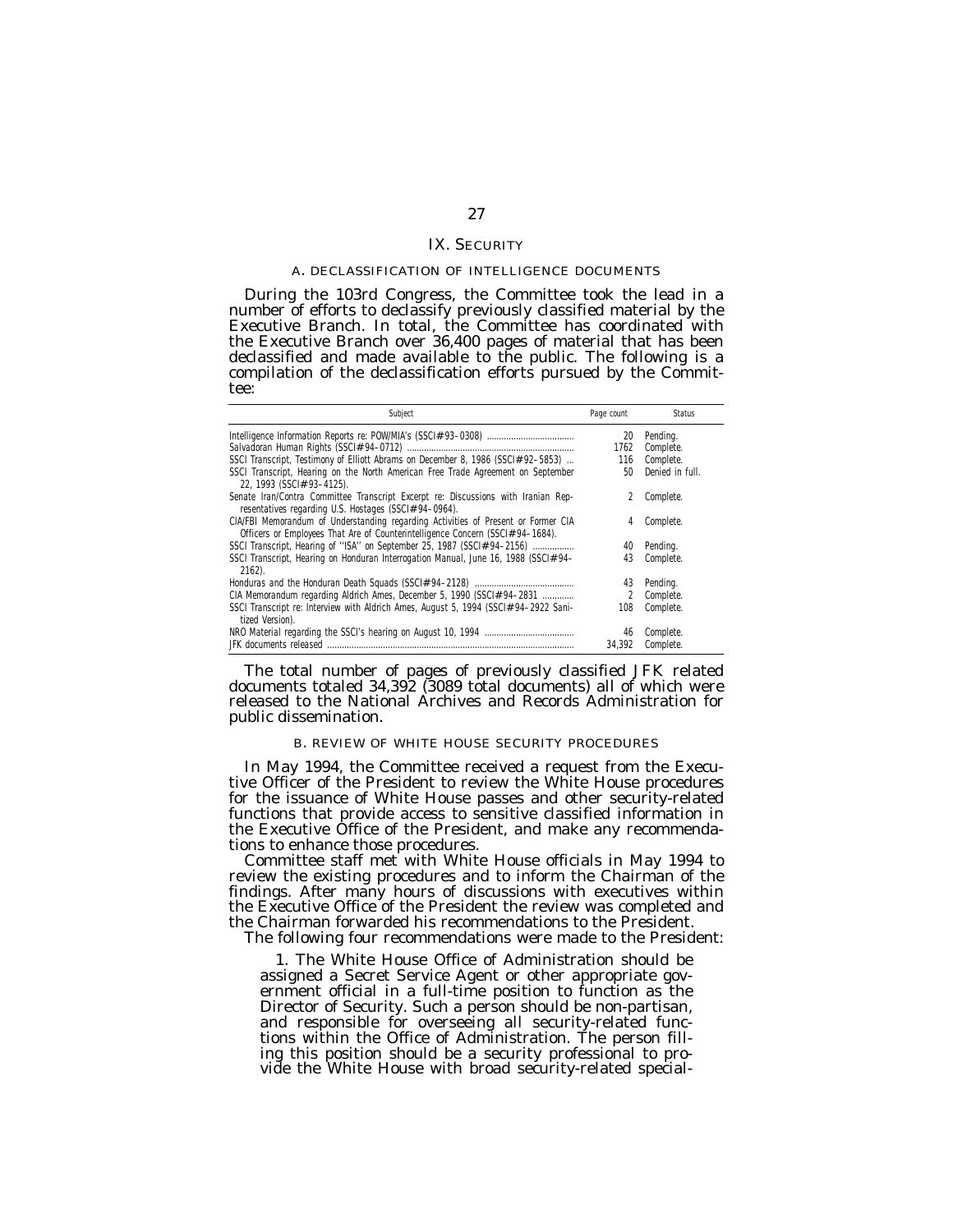ties, to include but not limited to: knowledge of investigative and adjudicative procedures; classified document handling procedures; communication security procedures; and a law enforcement background. This person would be directly involved in the decisionmaking process for final adjudication of White House access passes and Top Secret se-

2. A single office within the White House should coordinate all background investigations. Currently the Executive Office of the President has two separate offices that initiate, track, control, and process background investigations. One office processes political appointees and another processes career employees. In addition to these arrangements, the White House Counsel's Office processes the background investigations of Presidential Appointees who require Senate confirmation. This practice gives the appearance of an enormous amount of redundancy and lack of centralized control. These offices should be combined and headed by a senior security official (preferably the Director of Security identified in item #1) in the White

House.<br>3. All security clearance/background investigation paperwork should be completed and turned in on or before the first day of employment with the White House rather than the current procedure of 30 days. This would alleviate any delay in initiating a security background investigation and thus reduce the amount of time, now approximately 120 days, that it takes to process a new employee for a sen-

sitive White House access pass.<br>4. Currently, new employees are required to undergo an FBI full-field background investigation for employment at the White House, regardless of whether or not they have been the subject of a recent full-field investigation from another government agency. New employees who have undergone an FBI background investigation within 5 years should not have to undergo another full-field background investigation. The same background investigation that is currently accepted throughout the government should satisfy White House requirements as well.

### C. CIA'S OFFICE OF TRAINING AND EDUCATION TRAINING COURSE

On November 30, 1993, Committee staff worked with representatives from the Central Intelligence Agency's Office of Congressional Affairs (OCA) and the Office of Training and Education to shoot a training video of a mock Congressional briefing in the Committee's hearing room. The video has been incorporated as a key element of the OCA-administered course ''Briefing Congress.'' The video was shot "on location" to provide viewers with an atmosphere of authenticity to assist in educating Agency and Community employees with some of the essential aspects of an effective oversight process.

#### D. SECURITY AUTOMATION EFFORTS

The Committee expanded its use of technology during the 103rd Congress to facilitate the day-to-day mechanics of its oversight re-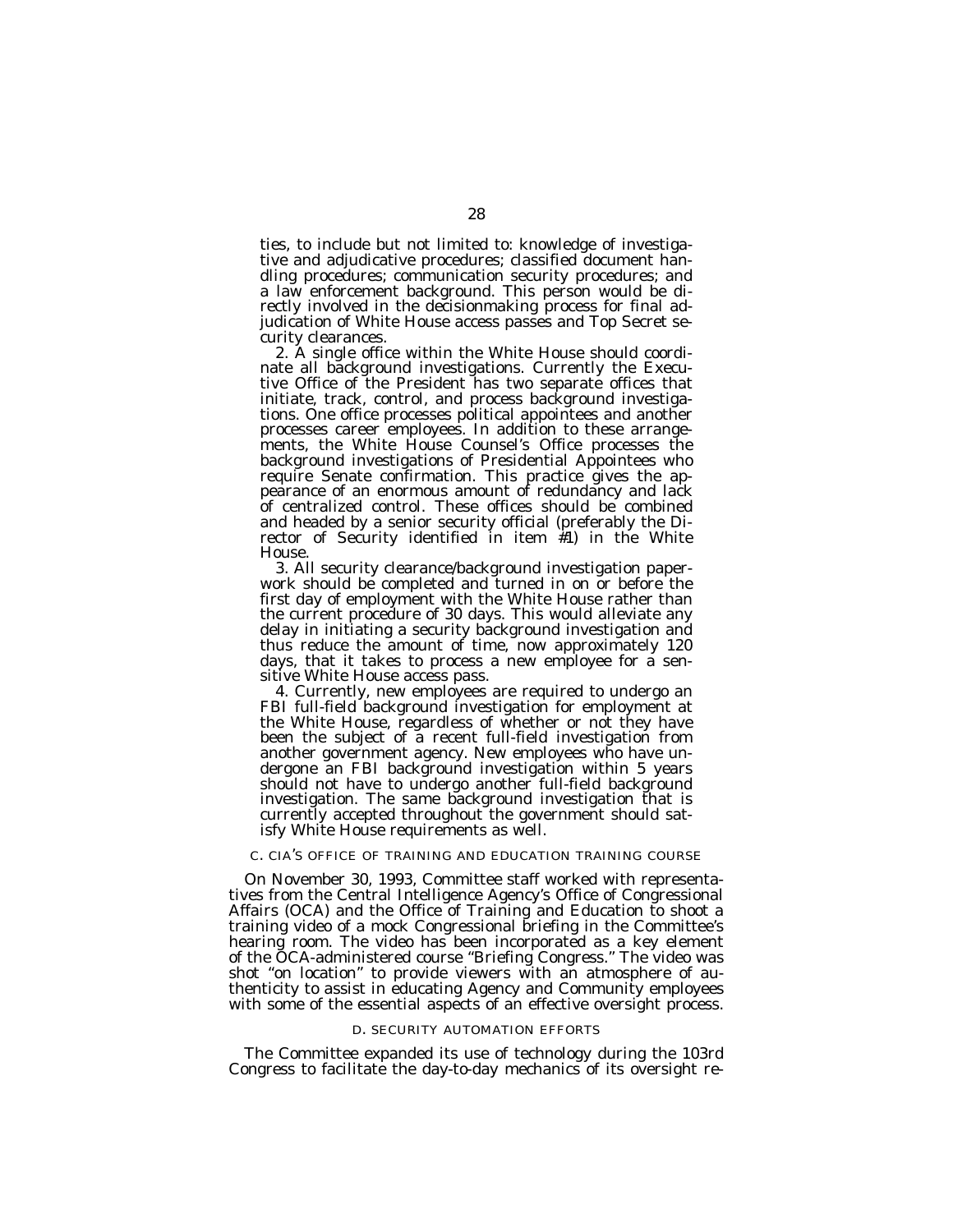sponsibilities, pioneering a security clearance management database. The system centralizes and tracks Committee staff access to numerous special access programs, provides timely alerts for updates of background investigations, and generates the required material for passing of clearances from Committee records to relevant agencies. Complimentary software enables staff to efficiently create, maintain, and update the personal information required for background investigations. Together these systems further bolster the integrity of the Committee's handling of information classified at all levels.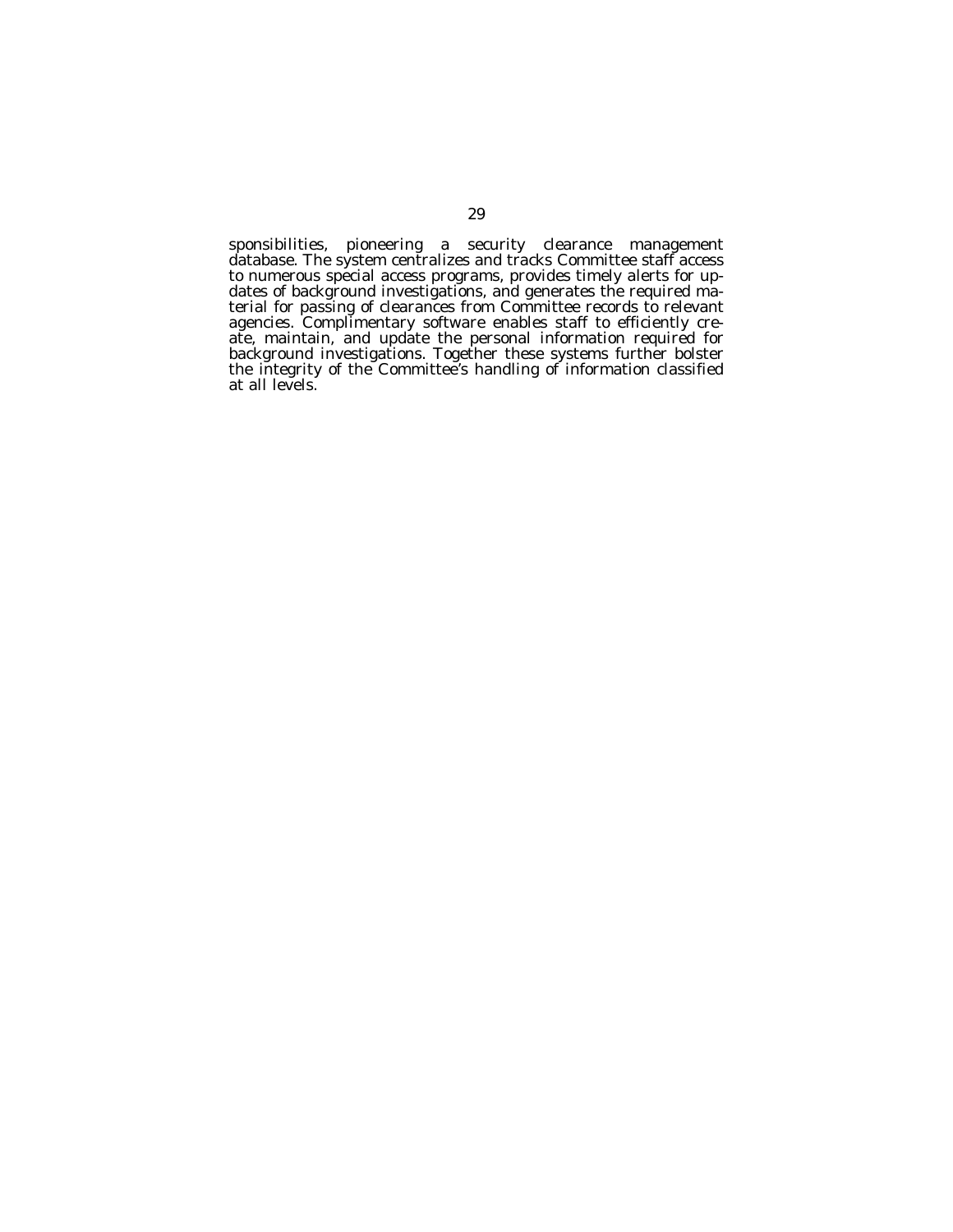# A P P E N D I X

#### I. SUMMARY OF COMMITTEE ACTIVITIES

#### A. NUMBER OF MEETINGS

During the 103rd Congress, the Committee held a total of 103 on-the-record meetings and hearings. There were seventy (70) oversight hearings and seven (7) business meetings. Twelve (12) hearings were held on the budget including the Conference sessions with the House. Hearings on specific legislation totaled nine (9)

and nomination hearings totaled one (1).<br>Additionally, the Committee staff held four (4) on-the-record<br>briefings with over two hundred (200) off-the-record briefings.

### B. BILLS AND RESOLUTIONS ORIGINATED BY THE COMMITTEE

S. Res. 43—An original resolution authorizing expenditures by the Select Committee on Intelligence. Referred to the Committee on Rules and Administration.

S. 647—Central Intelligence Agency Voluntary Separation Incentive Act.

S. 1301—Intelligence Authorization Act, Fiscal Year 1994. Enacted under bill number H.R. 2330. Public Law 103–178.

S. 2082—Intelligence Authorization Act, Fiscal Year 1995. Enacted under H.R. 4299. Public Law 103–359.

### C. BILLS REFERRED TO THE COMMITTEE

S. 1578—Intelligence Authorization Process Adjustment Act.

S. 1869—Counterintelligence Improvements Act of 1994.

S. 1885—Security Classification Act of 1994.

S. 1886—Personnel Security Act of 1994.

S. 1890—A bill to require certain disclosures of financial information to expose espionage activities by foreign agents in the United States

S. 1948—Counterintelligence and Security Enhancements Act of 1994.

S. 2056—Counterintelligence and Security Enhancements Act of 1994.

S. 2258—A bill to create a commission on the roles and capabilities of the United States intelligence community and for the other purposes.

### D. PUBLICATIONS

Senate Report 103–20—Special Report—Committee Activities of the Senate Select Committee on Intelligence, January 3, 1989–October 28, 1990.